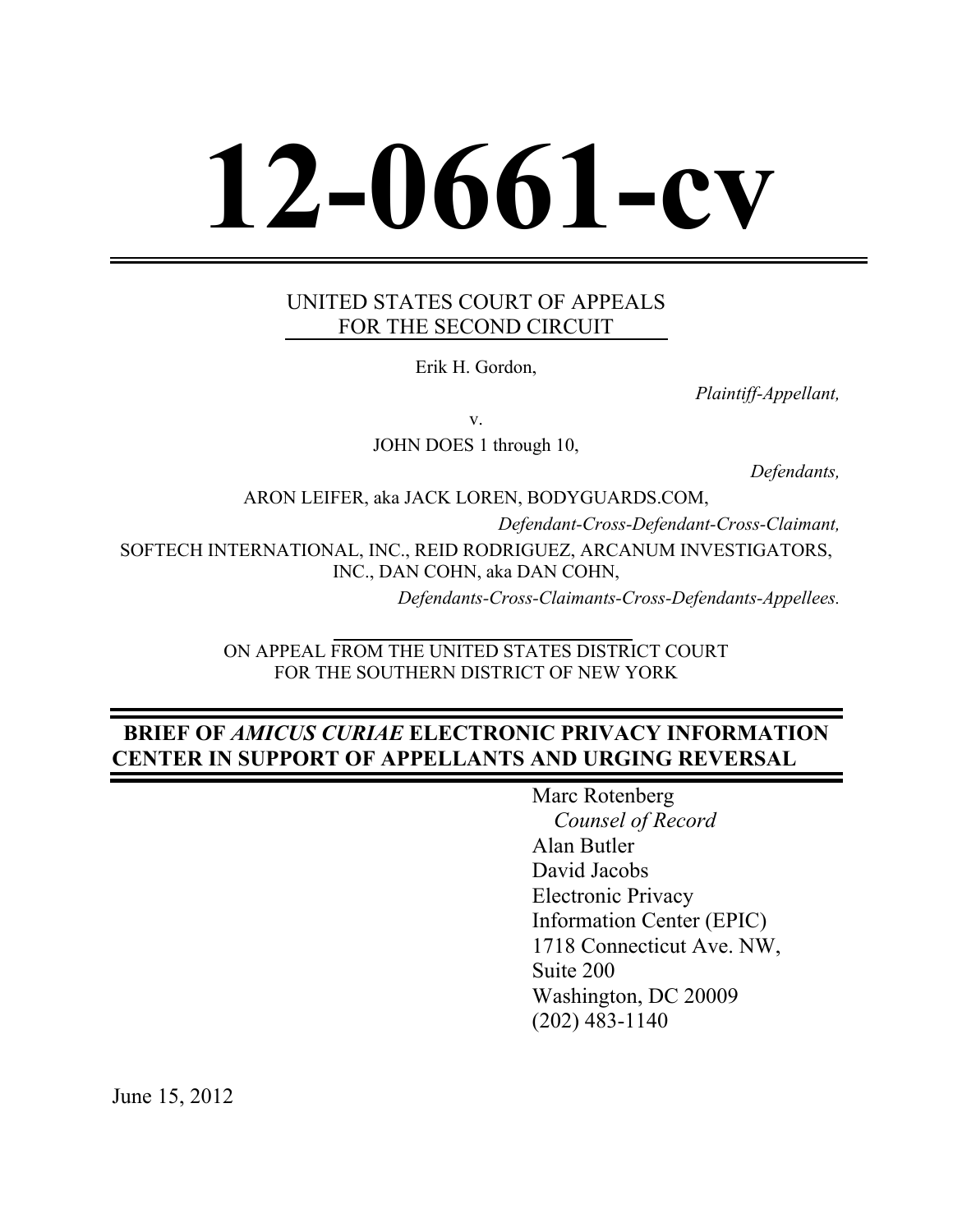# **CORPORATE DISCLOSURE STATEMENT**

Pursuant to Fed. R. App. P. 26.1 and 29(c) for Case No. 12-661 *Amicus curiae* Electronic Privacy Information Center ("EPIC") is a District of Columbia corporation with no parent corporation. No publicly held company owns 10% or more of EPIC stock.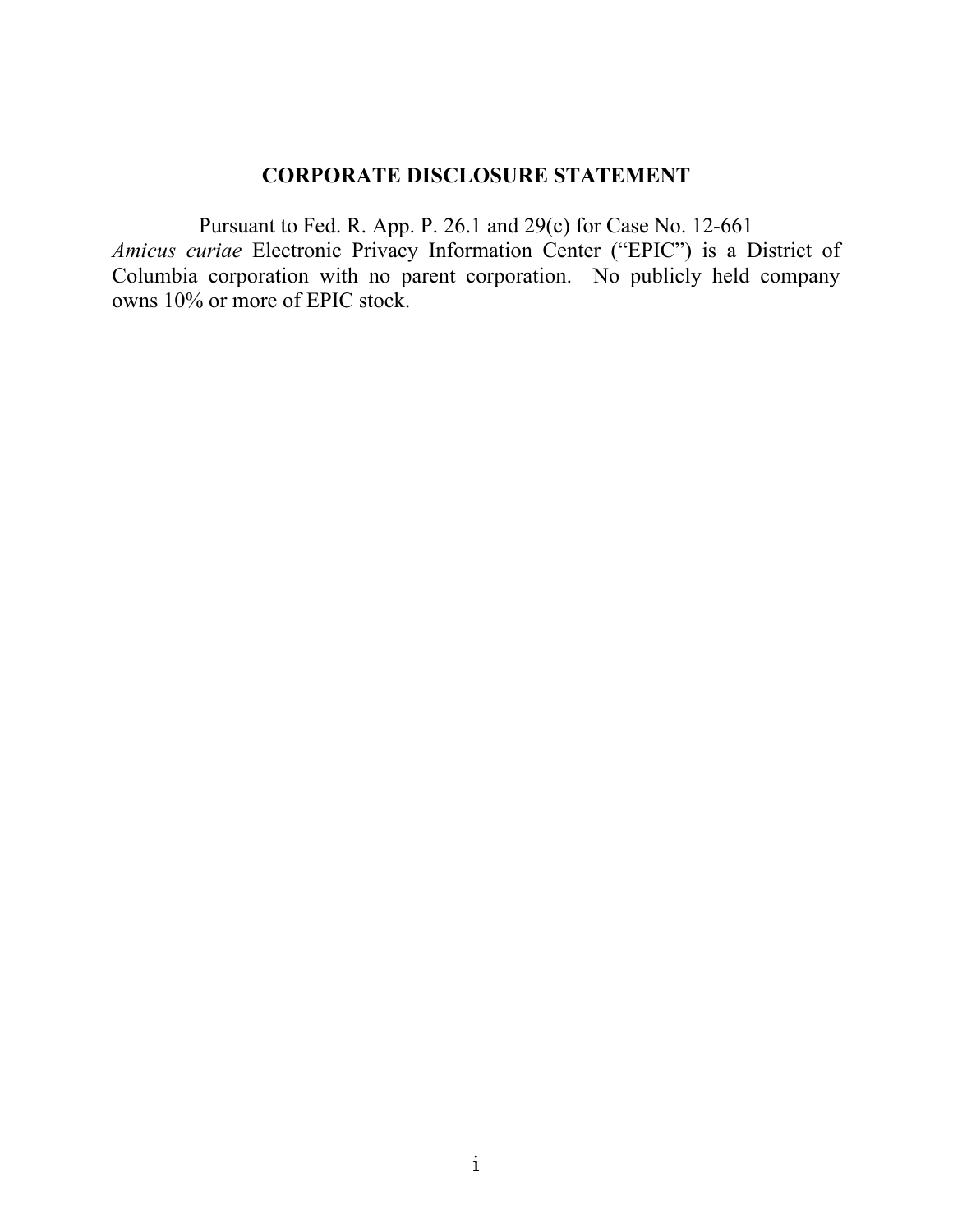# **TABLE OF CONTENTS**

| I. Strict Liability for the Improper Sale of Driver Records is Necessary                                                       |  |
|--------------------------------------------------------------------------------------------------------------------------------|--|
| II. Resellers of DMV Records Should Be Strictly Liable for the<br>Subsequent Impermissible Use of Personal Data They Have Sold |  |
| III. Strict Liability is Necessary to Ensure That Resellers Take                                                               |  |
|                                                                                                                                |  |
|                                                                                                                                |  |
|                                                                                                                                |  |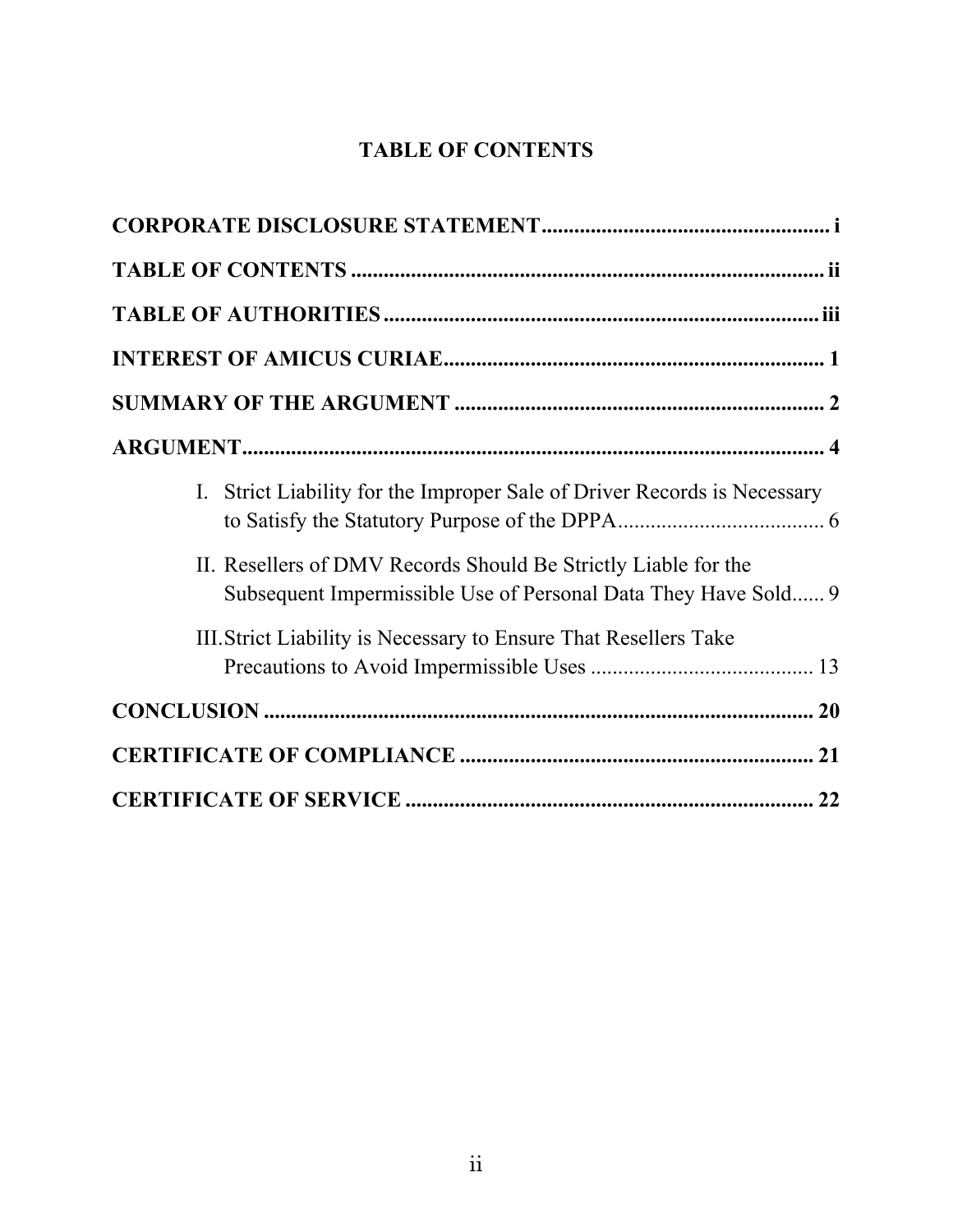# **TABLE OF AUTHORITIES**

| <b>Cases</b>                                                                     |
|----------------------------------------------------------------------------------|
|                                                                                  |
| Berry v. Watchtower Bible & Tract Soc. of N.Y., Inc., 879 A.2d 1124 (N.H. 2005)  |
| Best v. Berard, F. Supp. 2d 10.2011 WL 5554021 (N.D. Ill. 2011) 4                |
| Cowan v. Codelia, No. 98-5548, 1999 WL 1029729 (S.D.N.Y. Nov. 10, 1999) 5        |
|                                                                                  |
| Pinchler v. UNITE, 228 F.R.D. 230 (E.D. Pa. 2005), aff'd, 542 F.3d 380 (3d Cir.  |
| Remsburg v. Docusearch, Inc., 816 A.2d 1001 (N.H. 2003) 10, 12                   |
|                                                                                  |
|                                                                                  |
| Schuchart v. La Tabema Del Albardero, Inc., 365 F.3d 33 (D.C. Cir. 2004)  12, 13 |
| <b>Statutes</b>                                                                  |
|                                                                                  |
|                                                                                  |
| The Cable Communications Policy Act of 1984, 47 U.S.C. § 521 et seq.  14         |
|                                                                                  |
| The Electronic Communications Privacy Act of 1986, 18 U.S.C. §§ 2510-252214      |
|                                                                                  |
|                                                                                  |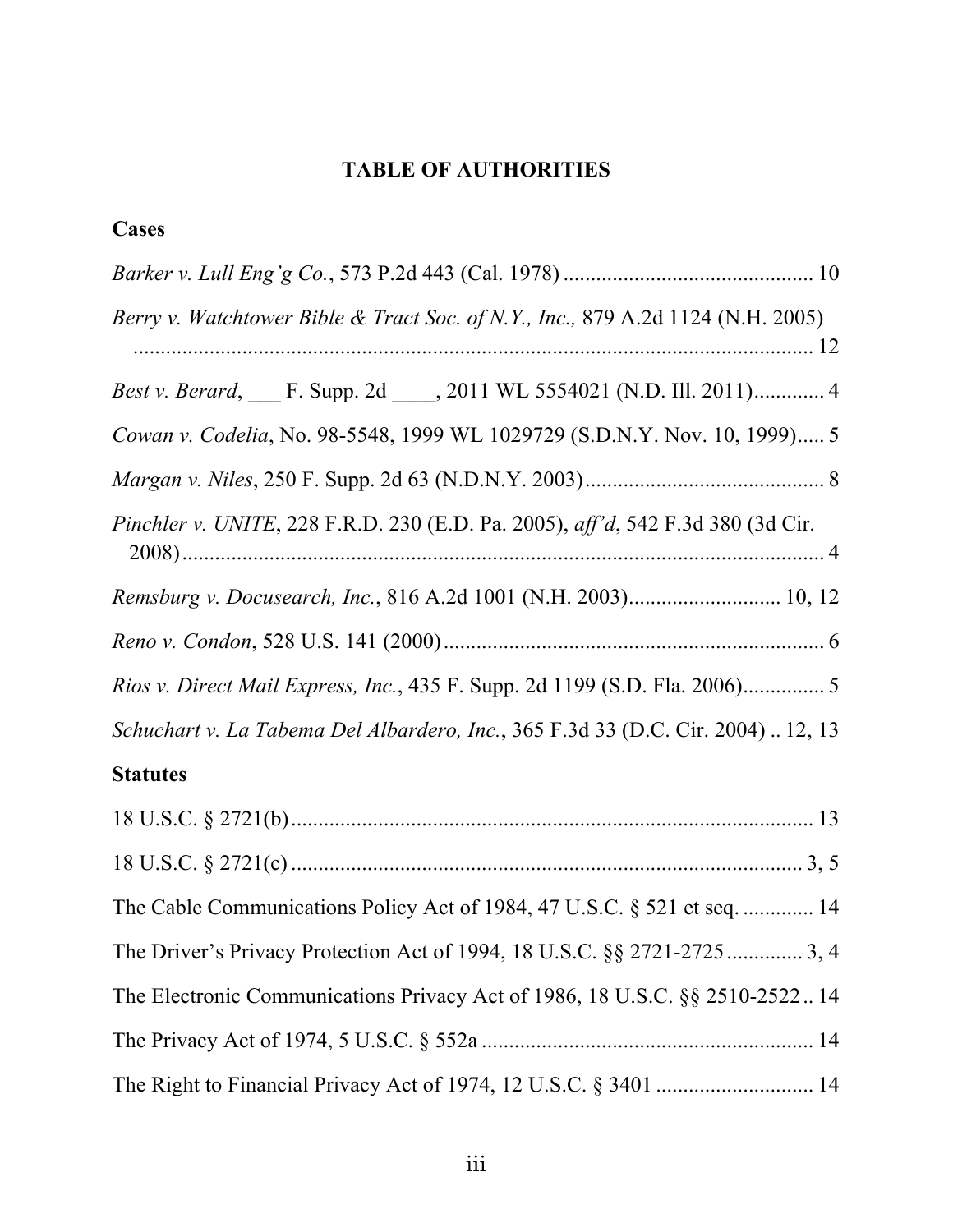| The Video Privacy Protection Act of 1988, 18 U.S.C. § 2710 14                                                                                                            |
|--------------------------------------------------------------------------------------------------------------------------------------------------------------------------|
| <b>Other Authorities</b>                                                                                                                                                 |
|                                                                                                                                                                          |
| 140 Cong. Rec. H2522 (daily ed. Apr. 20, 1994) (statement of Rep. Moran)  7                                                                                              |
|                                                                                                                                                                          |
| Alessandro Acquisti & Sasha Romanosky, Privacy Costs and Personal Data<br>Protection: Economic and Legal Perspectives, 24 Berkeley Tech. L. J. 1061                      |
| Danielle Keats Citron, Mainstreaming Privacy Torts, 98 Cal. L. Rev. 1805                                                                                                 |
| Guido Calabresi & A.D. Melamed, Property Rules, Liability Rules, and<br>Inalienability: One View of the Cathedral, 85 Harv. L. Rev. 1089 (1972) 14                       |
| Guido Calabresi, Concerning Cause and the Law of Torts (1970)  14                                                                                                        |
| Guido Calabresi, The Cost of Accidents: A Legal and Economic Analysis                                                                                                    |
| Mark Geistfeld, Negligence, Compensation, and the Coherence of Tort Law,                                                                                                 |
| N.Y. State DMV, Instructions for Requesting DMV Record Information Using                                                                                                 |
|                                                                                                                                                                          |
| Samuel Warren & Louis Brandeis, <i>The Right to Privacy</i> , 4 Harv. L. Rev. 193                                                                                        |
| Steven Shavell, <i>Liability for Accidents</i> (Handbook of Law and Economics, Vol. 1,<br>A. Mitchell Polinsky and Steven Shavell, eds., Elsevier, 2007, 139-182) 14, 15 |
| Steven Shavell, Strict Liability Versus Negligence, 9 J. Legal Stud. 1 (1980) 11                                                                                         |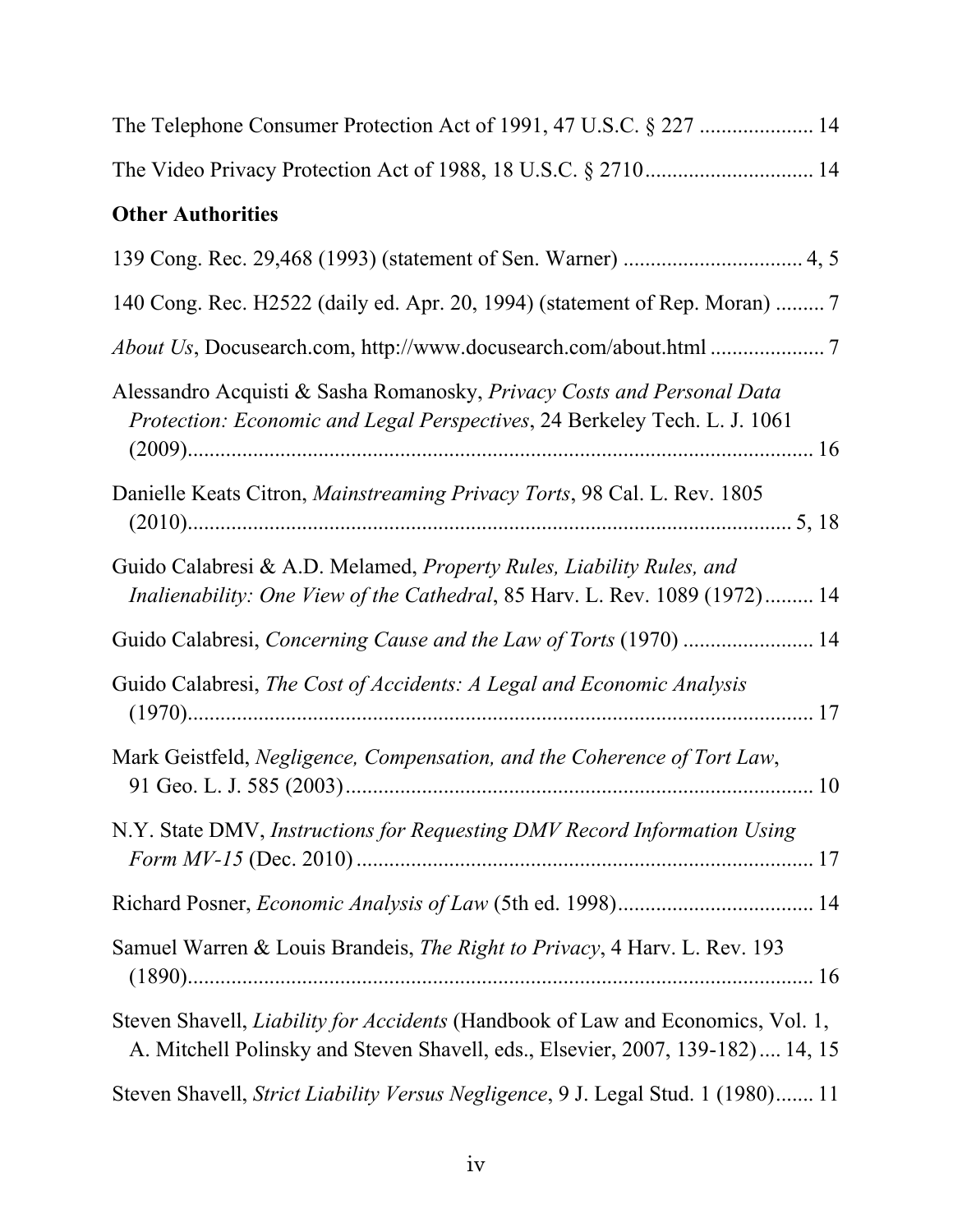| Steven Shavell, The Theory of Public Enforcement of Law 407 (Handbook of<br>Law and Economics, Vol. 1, A. Mitchell Polinsky and Steven Shavell, eds.,                                                                          |  |
|--------------------------------------------------------------------------------------------------------------------------------------------------------------------------------------------------------------------------------|--|
|                                                                                                                                                                                                                                |  |
| Understanding Consumer Attitudes About Privacy: Hearing Before the Subcomm.<br>on Commerce, Manufacturing, and Trade of the House Comm. on Energy and<br>Commerce (Oct. 13, 2011) (testimony of Prof. Alessandro Acquisti)  16 |  |
|                                                                                                                                                                                                                                |  |
| WebScams.org, Reverse Plate "Instant Results" Claims Debunked                                                                                                                                                                  |  |
| WebScams.org, Who Offers License Plate Lookups? (June 8, 2012)  18                                                                                                                                                             |  |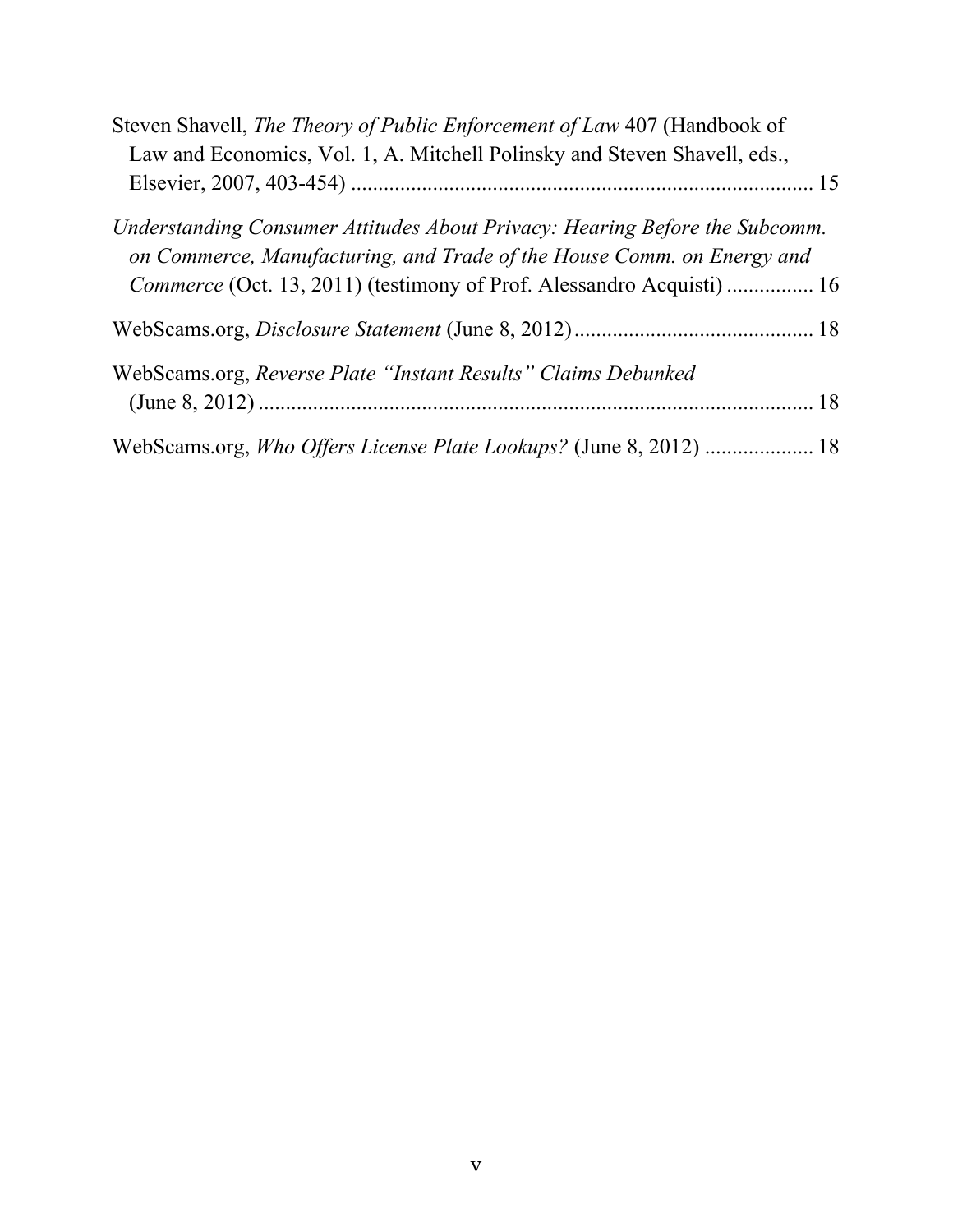#### **INTEREST OF AMICUS CURIAE**

The Electronic Privacy Information Center ("EPIC") is a public interest research center in Washington, D.C. established in 1994 to focus public attention on emerging civil liberties issues and to protect privacy, the First Amendment, and other constitutional values. $\frac{1}{1}$ 

EPIC routinely participates as *amicus curiae* before the United States Supreme Court, federal circuit courts, and state appellate courts in cases concerning privacy issues, new technologies, and constitutional interests, such as: *FAA v. Cooper*, 132 S. Ct. 1441 (2012); *United States v. Jones*, 132 S. Ct. 945 (2012); *First Am. Fin. Corp. v. Edwards*, 610 F.3d 514 (9th Cir. 2010), *cert. granted* 131 S. Ct. 3022 (2011); *Sorrell v. IMS Health Inc.*, 131 S. Ct. 2653 (2011); *NASA V. Nelson.*, 131 S. Ct. 746 (2011); *Doe v. Reed*, 130 S. Ct. 2811 (2010); *City of Ontario, Cal. v. Quon*, 130 S. Ct. 2619 (2010); *Flores-Figueroa v. United States*, 556 U.S. 646 (2009); *Hiibel v. Sixth Judicial Circuit of Nev.*, 542 U.S. 177 (2004); *Doe v. Chao*, 540 U.S. 614 (2003); *Reno v. Condon*, 528 U.S. 141 (2000); *SEC v. Rajaratnam*, 622 F.3d 159 (2d Cir. 2010); *In re Google Inc. St. View* 

 $1$  Appellant Gordon consents to the filing of this brief. Appellees Softech et al. do not consent to the filing of this brief. EPIC has submitted a motion for leave to file contemporaneous with this brief pursuant to Fed. R. App. P. 29(b). In accordance with Rule 29, the undersigned states that no monetary contributions were made for the preparation or submission of this brief, and this brief was not authored, in whole or in part, by counsel for a party.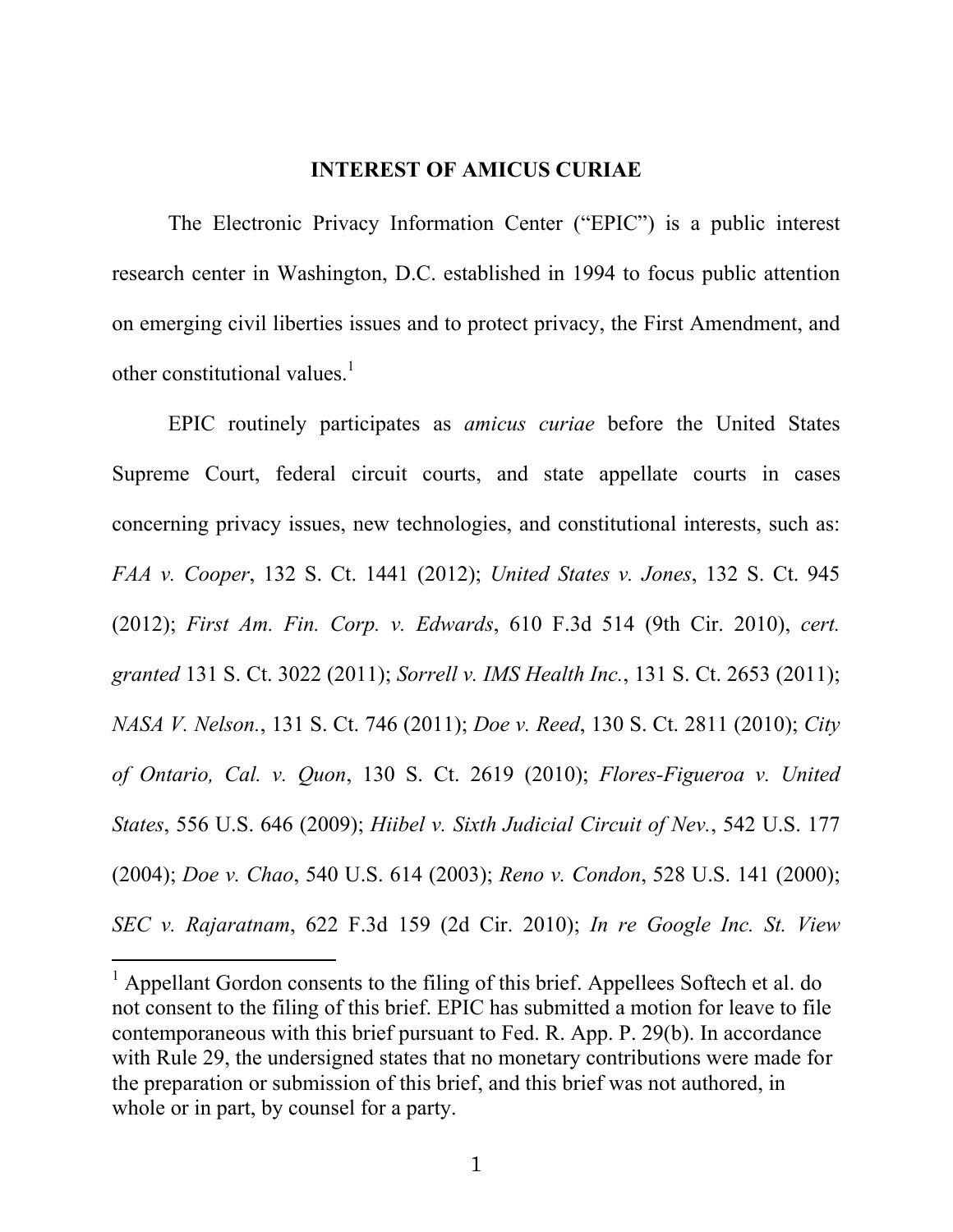*Commn'cs*, 794 F. Supp. 2d 1067 (N.D. Cal. 2011), *appeal docketed*, *Ben Joffe v. Google*, No. 11-17483 (9th Cir. Oct. 17, 2011); *Harris v. Blockbuster Inc.*, 622 F. Supp. 2d 396 (N.D. Tex. 2009), *appeal docketed*, No. 09-10420 (5th Cir. Apr. 29, 2009).

EPIC has a particular interest in ensuring the effective enforcement of federal statutes that seek to protect the privacy of personal information. The core purpose of the Driver's Privacy Protection Act is to ensure that the personal information obtained by state agencies for the issuance of licenses is used only for the permissible purposes set out in statute. The Act should be construed to impose strict liability on those companies that resell this information when it is subsequenly used for an impermissible purpose. It is both fair and economically efficient to place the burden on the reseller for the subsequent impermissible use of detailed, personal information that is protected under a federal privacy law and made available by the reseller.

#### **SUMMARY OF THE ARGUMENT**

There are over 210 million licensed drivers in the United States, and over 240 million licensed vehicles. Each vehicle displays a license plate number that can be uniquely linked to detailed personal information about a registered driver, including home address, height, weight, race, and organ donation status. The government requires individuals to provide this information as a condition of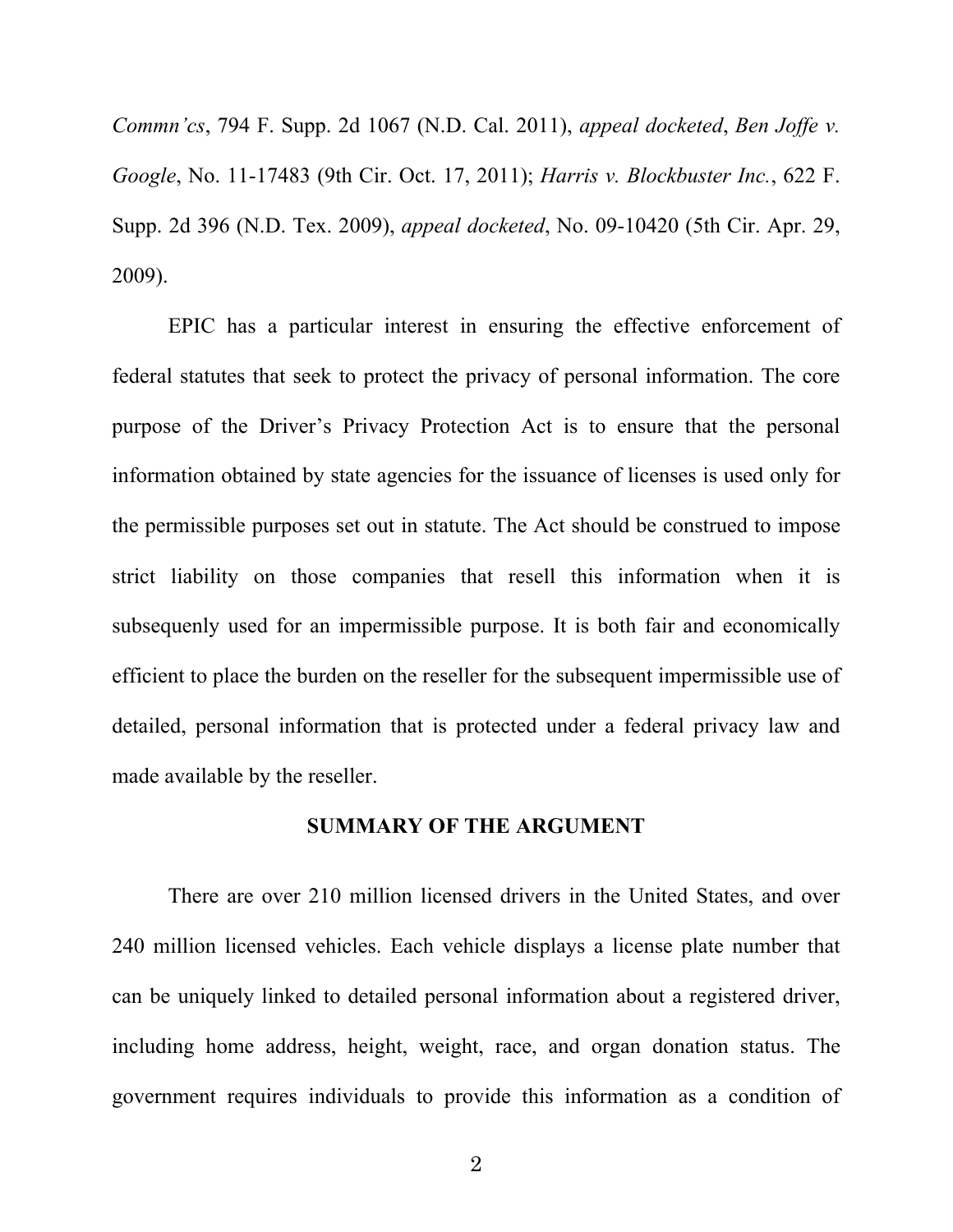obtaining a license to drive a vehicle on the public roadways. This sensitive personal information has been misused with harmful, and sometimes deadly, consequences. Individuals whose personal information has been disclosed by state departments of motor vehicles have been stalked and even killed by those who wrongfully obtained this information.

To protect the privacy and safety of licensed drivers and to limit misuse of the information contained in these government record systems, Congress enacted the Driver's Privacy Protection Act of 1994, 18 U.S.C. §§ 2721-2725. The Act imposes strict rules for collecting the personal information in driver records, and provides for liability in cases where a person improperly collects, discloses, uses, or sells such records. There are some companies that collect information under the Act for investigatory purposes, such as the settlement of insurance claims, but this narrow permissible purpose does not constitute an open-ended opportunity to routinely resell the personal information obtained from the state records system. 18 U.S.C. § 2721(c).

To ensure that this exception is not abused and that the privacy of driver records is adequately protected under the Act, it is necessary to impose strict liability on resellers when the records they sell are subsequently used for an impermissible purpose. As the reseller is in the best position to determine whether the subsequent use of the data would be permissible under the Act, it is the reseller

3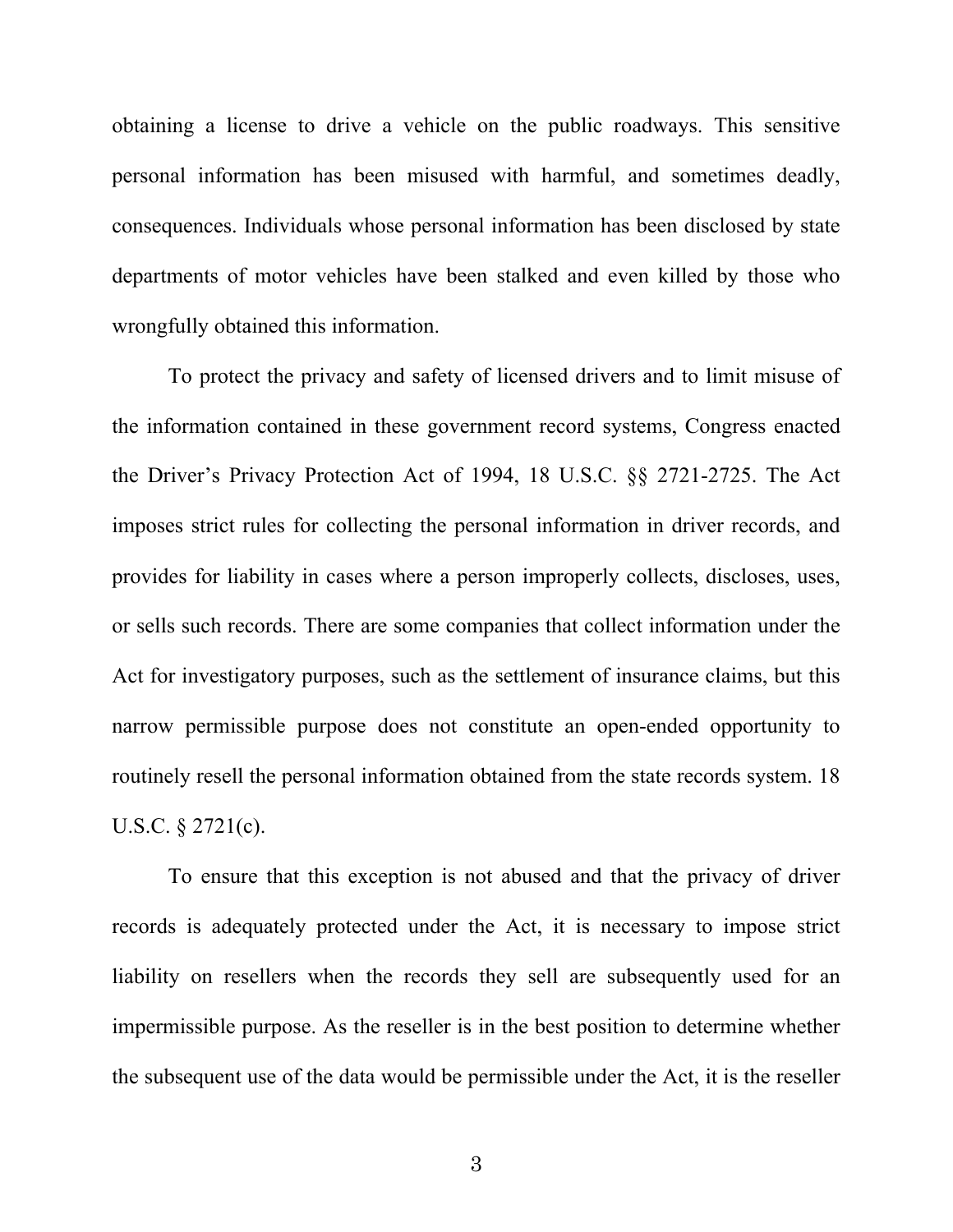that must bear the burden of ensuring that an impermissible use does not occur. The state agency ceases to be the custodian of the data once it is obtained by the reseller; the reseller must therefore assume the responsibility and the liability for the subsequent use of the data resulting from its intentional resale.

#### **ARGUMENT**

The Driver's Privacy Protection Act of 1994 (the "DPPA"), 18 U.S.C. §§ 2721-2725, was enacted to prevent unauthorized access to "an individual's identity and address on the basis of that individual's license plates." 139 Cong. Rec. 29,468 (1993) (statement of Sen. Warner). The Act's civil action section, 18 U.S.C. § 2724, provides that "[a] person who knowingly obtains, discloses, or uses personal information, from a motor vehicle record, for a purpose not permitted under this chapter shall be liable to the individual to whom the information pertains, who may bring a civil action in a United States district court." *Id*. Thus, the Act holds third parties liable for any impermissible use or disclosure of a driver record. Courts have made clear that there is no requirement that a defendant know or intend that an impermissible use will occur. *See, Pinchler v. UNITE*, 228 F.R.D. 230, 242 (E.D. Pa. 2005), *aff'd*, 542 F.3d 380 (3d Cir. 2008); *Best v. Berard*, \_\_\_ F. Supp. 2d \_\_\_\_, 2011 WL 5554021 at \*8 (N.D. Ill. 2011); *Rios v. Direct Mail Express, Inc.*, 435 F. Supp. 2d 1199, 1204-05 (S.D. Fla. 2006); *Cowan v. Codelia*, No. 98- 5548, 1999 WL 1029729 at \*8 (S.D.N.Y. Nov. 10, 1999).

4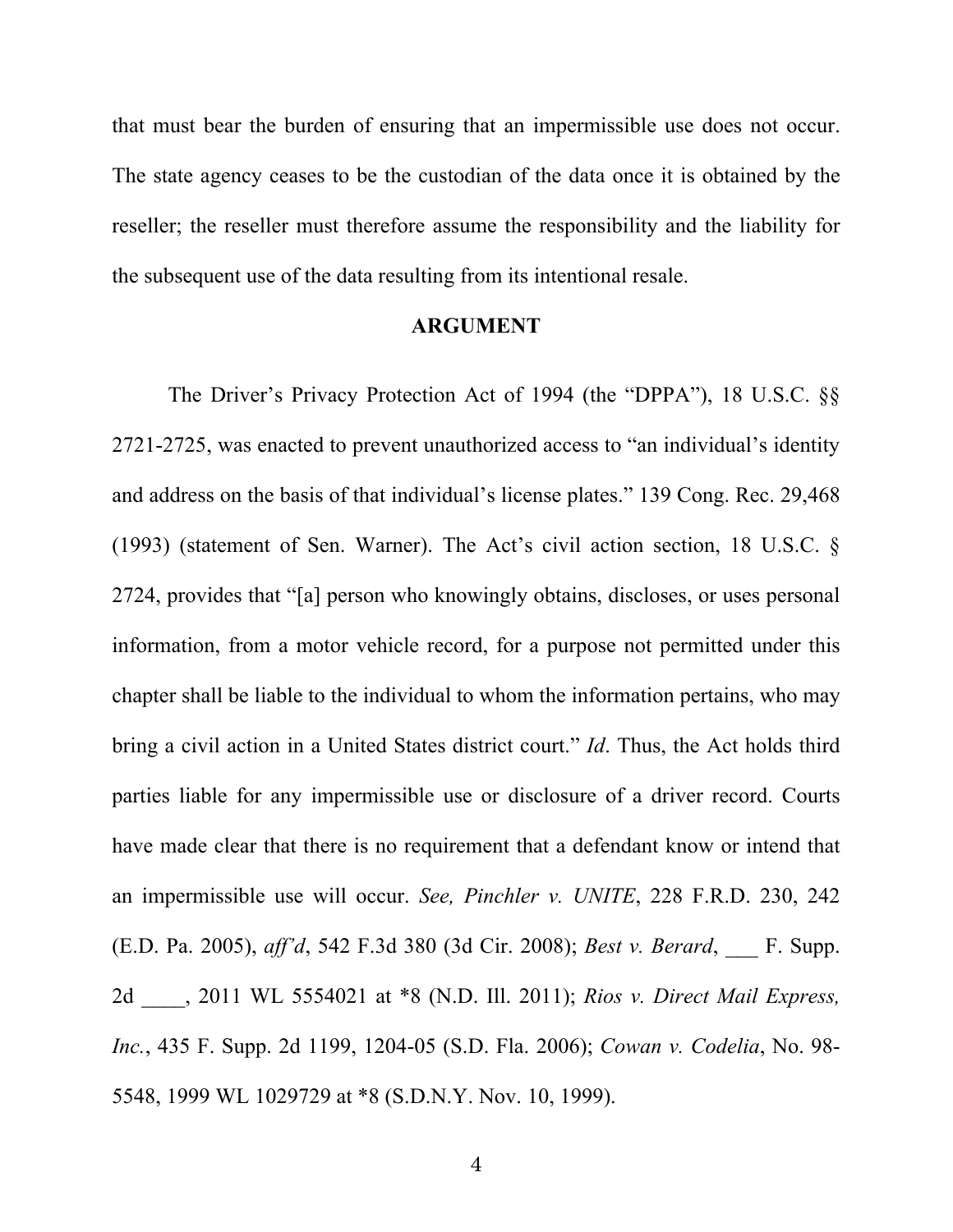The Act only authorizes resale of driver records "for a use permitted under subsection (b)." 18 U.S.C. § 2721(c). Congress recognized the importance of regulating this commercial activity, where individuals are required to provide personal information to a state agency to obtain a license and this information is then made available for other purposes. Congress established these restrictions because of the danger that unfettered access to sensitive driver records poses for the millions of registered drivers in each state, which is similar to that posed by the sale of potentially unsafe and hazardous products. *See* Danielle Keats Citron, *Mainstreaming Privacy Torts*, 98 Cal. L. Rev. 1805, 1845 (2010).

Accordingly, resellers are strictly liable whenever they sell information from a record that is used for an improper purpose. This strict liability for resellers is necessary to ensure that the purposes of the Act are fulfilled. Regarding the subsequent disclosure of information obtained under the Act, the legislative history of the Act makes clear that it incorporated "the intentions of the 1974 Privacy Act …. [And also] include[d] the recommendations of the 1977 Privacy Protection Study Commission [("PPSC")] report." *Id*. The goal was to prohibit disclosure of "records" collected and maintained by a Government agency, except under permissible circumstances. *See* 5 U.S.C. § 552a(b). The PPSC report recommended that third party record holders be held to the "same standard" as the Government in order to ensure compliance with the important statutory protections. Personal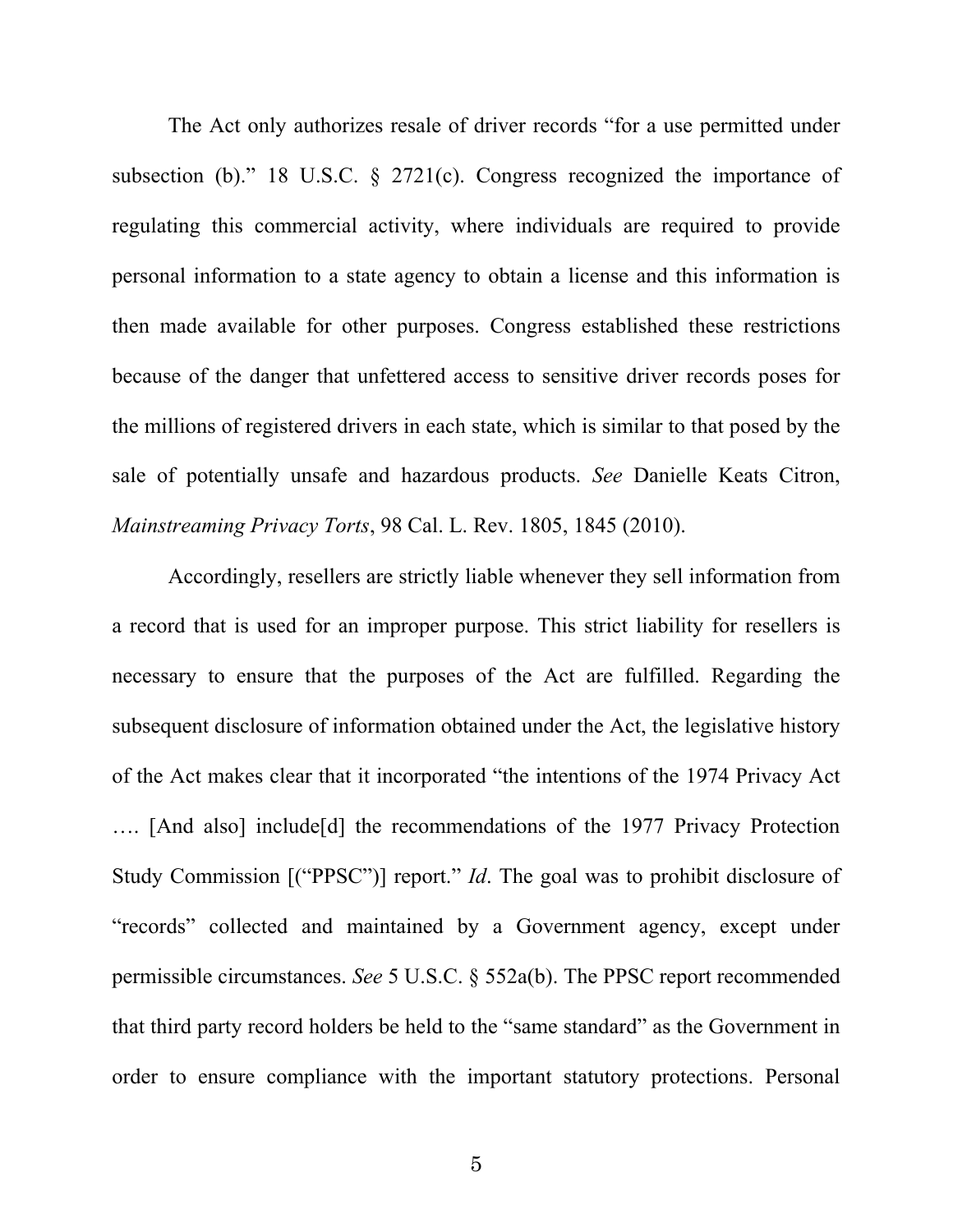Privacy in an Information Society: The Report of the Privacy Protection Study Commission ch. 13 (July 1977). The Act incorporated these recommendations, and thus it imposes civil liability on a company who resells information from a government DMV record, except in the narrow instance where that record is used for an enumerated permissible purpose.

### **I. Strict Liability for the Improper Sale of Driver Records is Necessary to Satisfy the Statutory Purpose of the DPPA**

In *Reno v. Condon*, 528 U.S. 141 (2000), the Supreme Court made clear that that the DPPA ("the Act") permissibly "regulates the universe of entities that participate as suppliers to the market for motor vehicle information … private resellers or redisclosers of that information in commerce." *Id.* at 151. The Act was passed in response to the practice of selling the information that the Departments of Motor Vehicles ("DMVs") required individuals to provide as a condition of obtaining a drivers license. This practice made sensitive personal information available to strangers for purposes unrelated to the issuance of licenses. Congress had good reason to believe that the unregulated sale of motor vehicle records presented a particular threat to privacy and personal safety.

In New York, for example, motor vehicle records contain a wealth of personal information, including name, date of birth, mailing address, driver license class, endorsements, restrictions, expiration date of the driver license, suspensions or revocations of the driver license, accidents, moving violation convictions,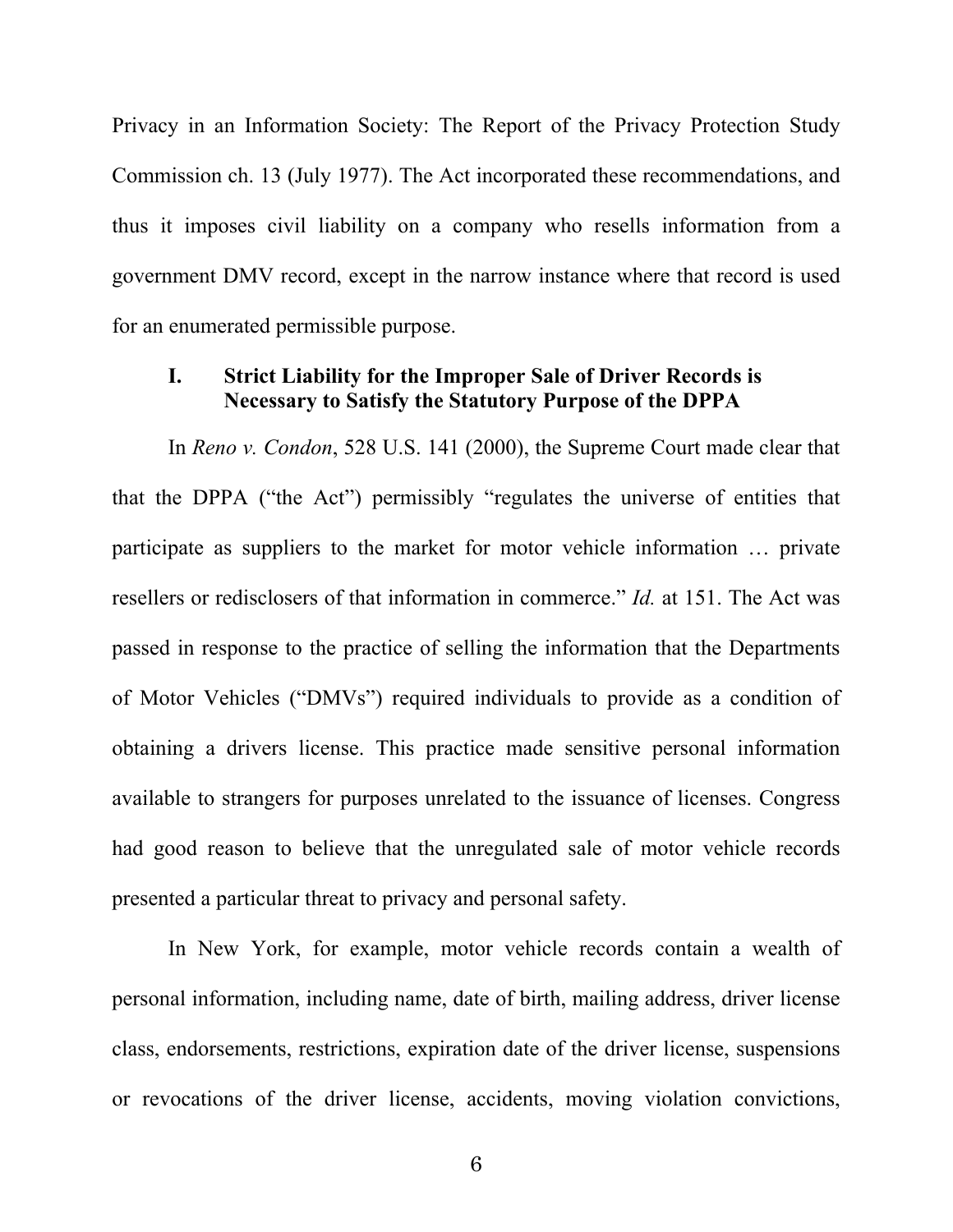vehicle information, and title and lien information. *See* New York State Dept. of Motor Vehicles, *What Information Appears on DMV Records?<sup>2</sup>* Individuals who wish to drive must surrender this information, which is then sold by the DMV and resold by companies such as Docusearch.<sup>3</sup>

Furthermore, the sale of these records resulted in a wide range of abuses across the country, with disastrous consequences. *See* 140 Cong. Rec. H2522 (daily ed. Apr. 20, 1994) (statement of Rep. Moran) (describing the case of Rebecca Schaeffer, who was "gunned down at her Los Angeles apartment, by a man who had—through a private investigator—obtained her home address from the California DMV."). Resellers, such as Docusearch, similarly disclose sensitive driver records for a commercial purpose, and should be liable under the Act for subsequent misuse and harm caused by their disclosure.

 $\frac{1}{2}$  $2$  http://www.dmv.ny.gov/abstract.htm#WHAT (last visited June 14, 2012).

<sup>&</sup>lt;sup>3</sup> Docusearch is an internet-based investigation and information service operated by Arcanum Investigations, Inc. Docusearch represents itself as "America's premier provider of on-line investigative solutions" and emphasizes the ease with which buyers can access personal information:

Requesting investigative services has never been easier than using our web site. Our user-friendly interface will prompt you for all the necessary data. Once an assignment is complete, you will be notified by email that the results have been posted in a secure, password protected client area. It doesn't get any easier than that!

*About Us*, Docusearch.com, http://www.docusearch.com/about.html (last visited June 15, 2012).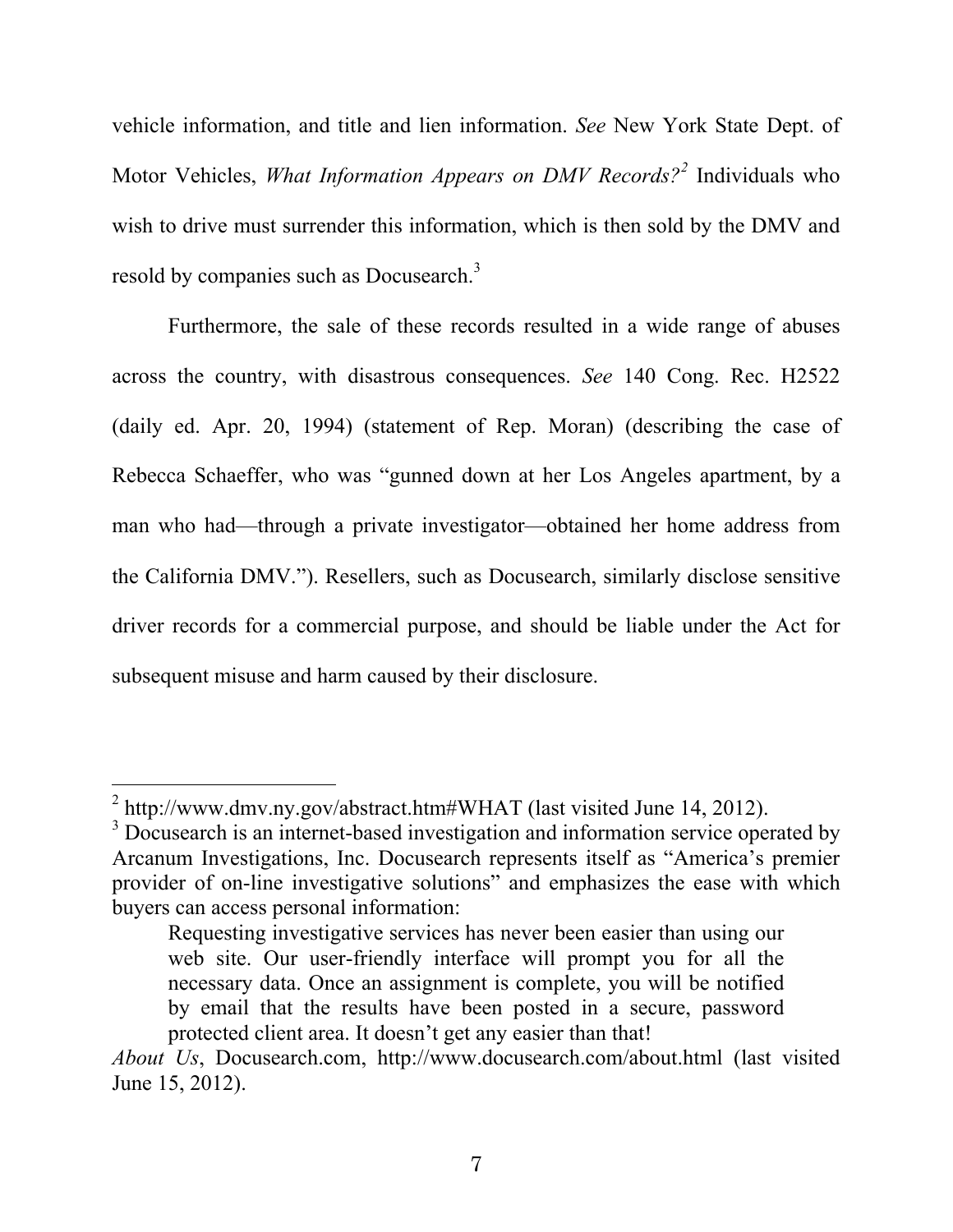Strict liability for resellers is necessary to ensure fairness to individuals, who are subjected to mandatory Government record-keeping requirements and the efficiency of the market for personal information. Strict liability ensures that individuals who are harmed by the improper sale of their personal information can assert their rights, without imposing the heavy burden of establishing a tort-based negligence claim. Strict liabilty is also necessary to ensure that commercial vendors of a dangerous product (here sensitive personal information) internalize the cost of harms caused by that product's use.

Furthermore, resellers clearly serve a "gatekeeper" function in the market for personal information because they review buyer requests and ensure compliance with DPPA restrictions. The possibility of liability gives resellers "incentive to adopt appropriate policies and procedures to prevent the misuse of motor vehicle records, thereby furthering the DPPA's goals of protecting individuals' personal information." *Margan v. Niles*, 250 F. Supp. 2d 63, 75 (N.D.N.Y. 2003). Here the resellers' only precaution was to require customers to check a "box" from a list of permissible uses. This minimal level of effort is not sufficient to meaningfully protect driver records, and should not relieve resellers of liability under the Act. Strict liability is particularly important where, as here, resellers "have relatively easy, free, and unfettered access to motor vehicle records, which … can lead to unchecked abuse." *Id.* at 74.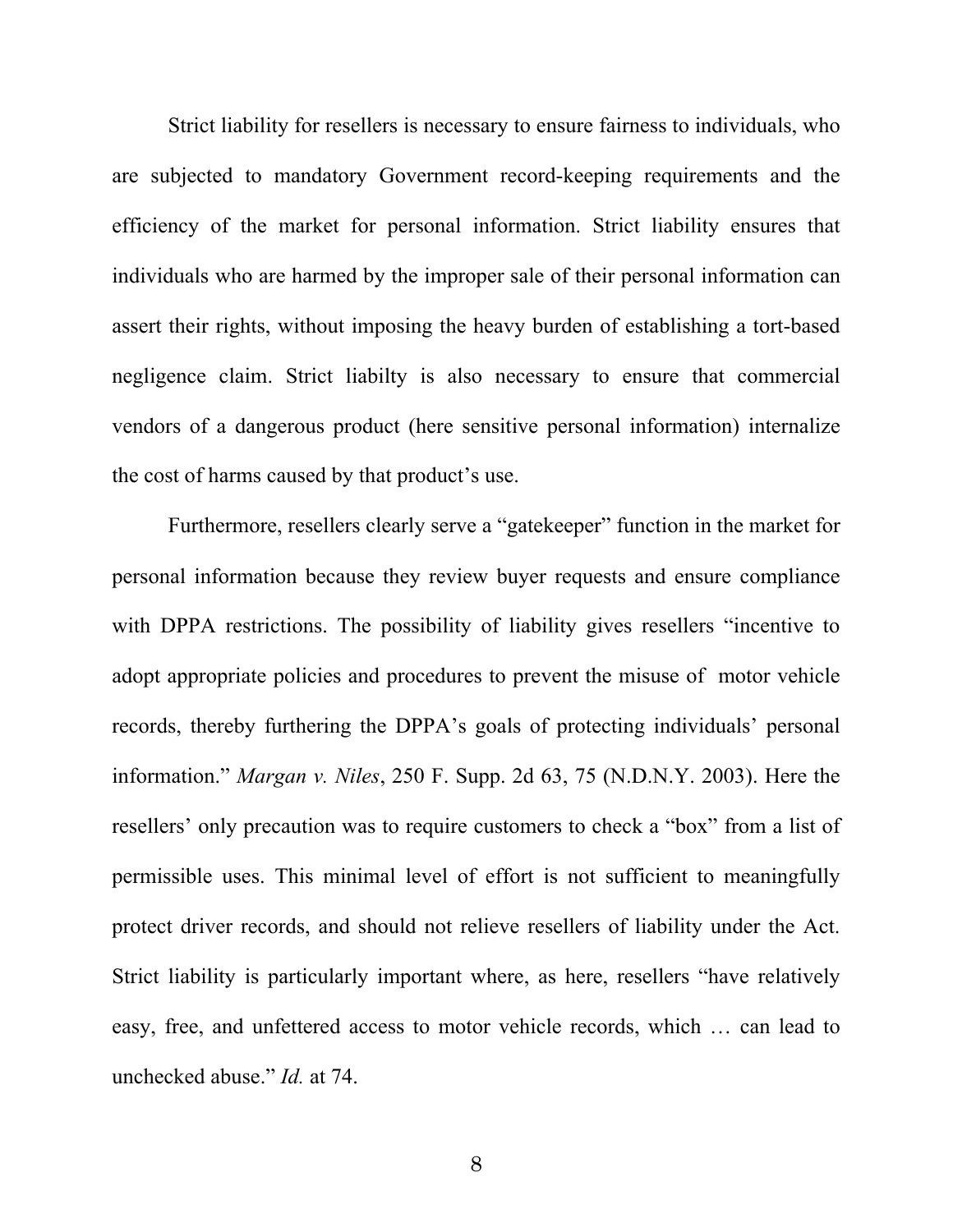Finally, resellers must be held strictly liable to provide a meaningful deterrent for impermissible uses of driver records. Buyers who misuse driver records provide false names or contact information to resellers, especially if they intend to cause harm, and will not be deterred by strict liability in the same way as resellers active in the market for personal data. The disclosure of driver records, absent statutory protections and accountability, poses a real and unavoidable threat to most Americans, who are required by law to register with their state DMVs and submit personal information for these records.

## **II. Resellers of DMV Records Should Be Strictly Liable for the Subsequent Impermissible Use of Personal Data They Have Sold**

The DPPA was enacted to provide statutory protection for the sensitive personal information contained in driver records. Resellers and users of these driver records are liable whenever they do not satisfy the "permissible purpose" requirements of Section  $2721(b)$ .<sup>4</sup> This strict liability is necessary for several reasons. First, strict liability is necessary to avoid the evidentiary burden imposed on injured parties by traditional negligence law. Second, strict liability ensures that a reseller limits the sale of sensitive data and take precautions to avoid misuse.

<sup>&</sup>lt;sup>4</sup> The "Insurance - Other" designation that the buyer selected when purchasing the motor vehicle information from Docusearch apparently corresponds to 18 U.S.C. 2721(b)(6). But that provision only allows the use of personal information in state motor vehicle records "by any insurer or insurance support organization, or by a self-insured entity, or its agents, employees, or contractors, in connection with claims investigation activities, antifraud activities, rating or underwriting," which the buyer clearly was not.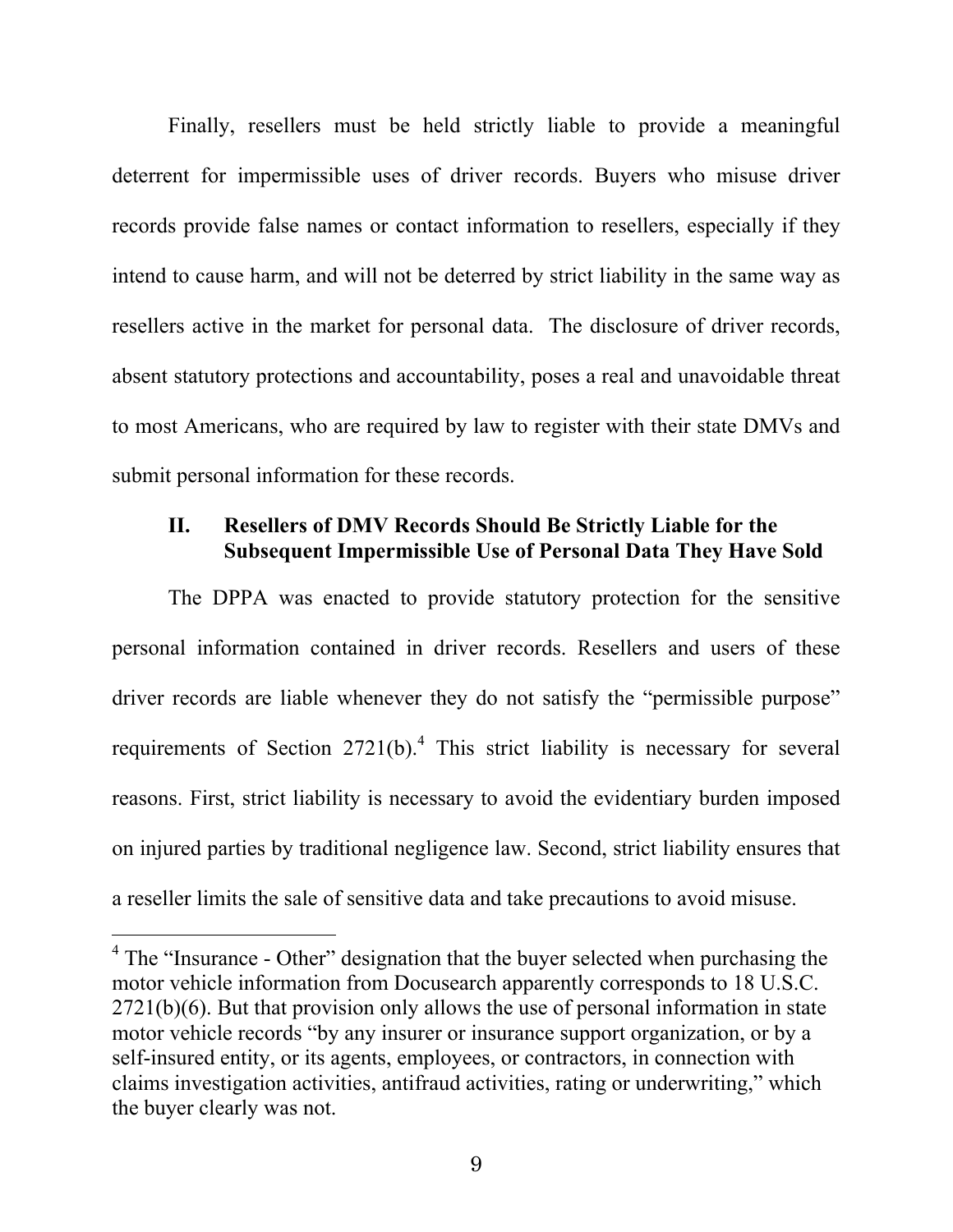Strict liability has long been recognized as solving enforcement problems that commonly occur in a commercial context, where harms resulting from negligence can be difficult to prove. Mark Geistfeld, *Negligence, Compensation,*  and the Coherence of Tort Law, 91 Geo. L. J. 585, 619 (2003).<sup>5</sup> Courts have recognized enforcement as one of the "principal purposes behind" strict liability in the commercial context. *Barker v. Lull Eng'g Co.*, 573 P.2d 443, 455 (Cal. 1978) ("to relieve an injured plaintiff of many of the onerous evidentiary burdens inherent in a negligence cause of action."). This rationale is equally applicable in this context, where an individual harmed by a stalker or harrasser would have to shoulder the difficult burden of discovering and rebutting the resellers' arguments that they were not aware of or involved in the alleged impermissible use. Stalkers can attempt to escape liability by concealing their identity. In *Remsburg v. Docusearch, Inc.*, for example, the victim's work address was obtained through "pretexting," where a subcontractor "lied about who she was and the purpose of her call in order to convince [the victim] to reveal her employment information." 816 A.2d 1001, 1006 (N.H. 2008). In the instant case, Aron Leifer, Docusearch's "customer," created an account using the alias "Jack Loren," claimed to work for

 <sup>5</sup> *See also* Richard A. Epstein, *Causation – In Context: An Afterword*, 63 Chi.-Kent L. Rev. 653, 663 n.25 (1987) ("The ground on which a rule of strict obligation has been maintained and consolidated by modern authorities is the magnitude of danger, coupled with the difficulty of proving negligence as the specific cause, in the particular event of the danger having ripened into actual harm.").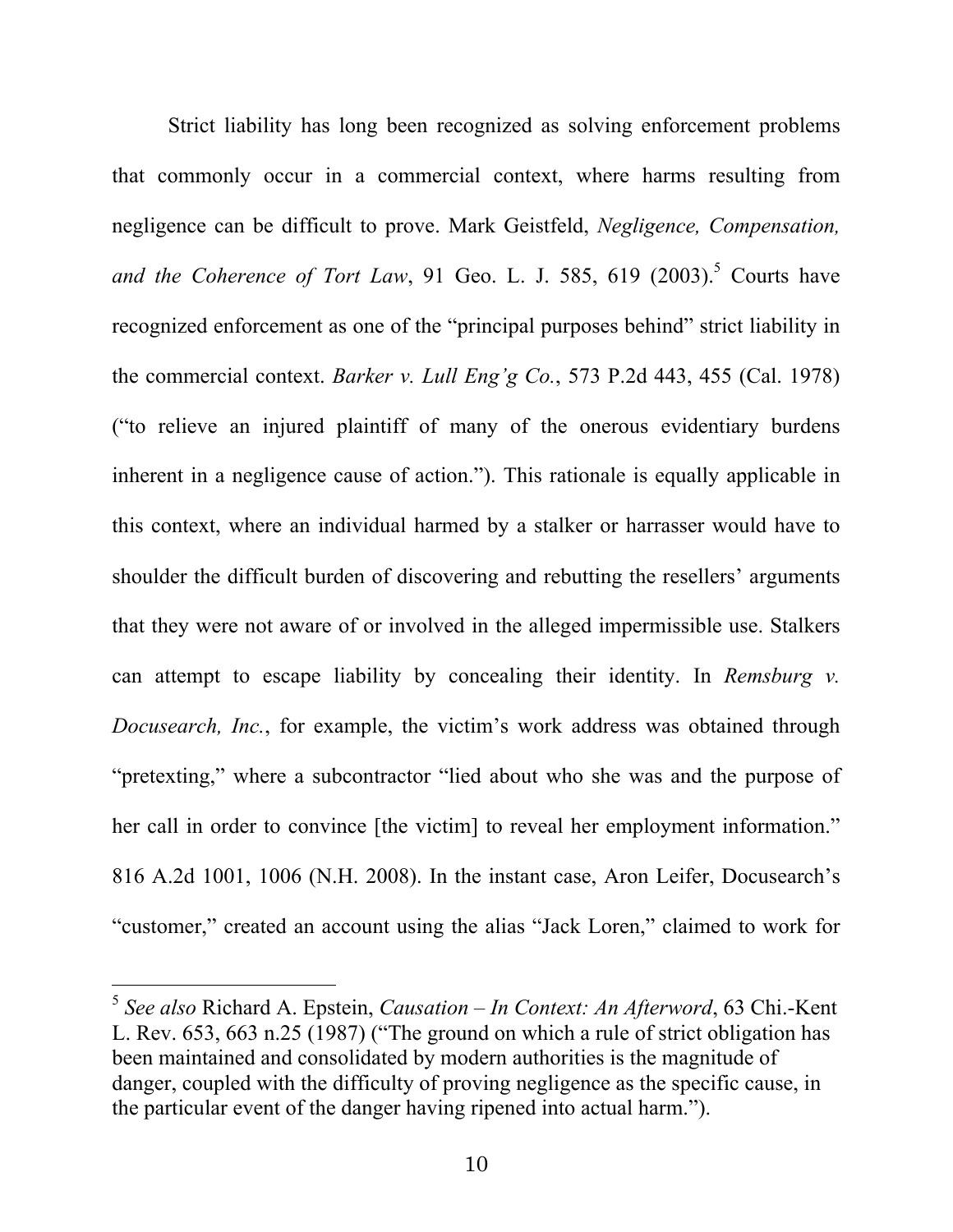an imaginary company called Bodyguards.com, and listed a fake address. The deception employed by buyers, such as Leifer, from commercial resellers of information makes it particularly difficult for victims to enforce their privacy rights. It is the reseller of the data, not the victim, that is best positioned to detect and prevent this fraudulent conduct.

Strict liability also helps ensure that the reseller will limit subsequent disclosure to those that are permitted under the Act. Under a traditional economic analysis of law, negligence liability will create an inefficient outcome where a seller's product causes harm to a stranger. *See* Steven Shavell, *Strict Liability Versus Negligence*, 9 J. Legal Stud. 1, 3 (1980). The seller will not limit its sale of personal information under a negligence standard because the court will only review the level of care exercised in creating and marketing that product. *Id.* Thus, as long as a reseller observes the level of care required by the negligence standard, there is no limit to the amount of times it can sell personal information. The purpose of the DPPA, however, was to *limit* the sale and subsequent use of driver record information to those specifically set out in Section 2721(b). Where the use is not permissible, it is a *per se* violation of the Act,

Some courts have already imposed on resellers for the impermissible disclosure or resale of personal information in the tort privacy context. In *Remsburg*, the Supreme Court of New Hampshire held that tort law imposes a duty

11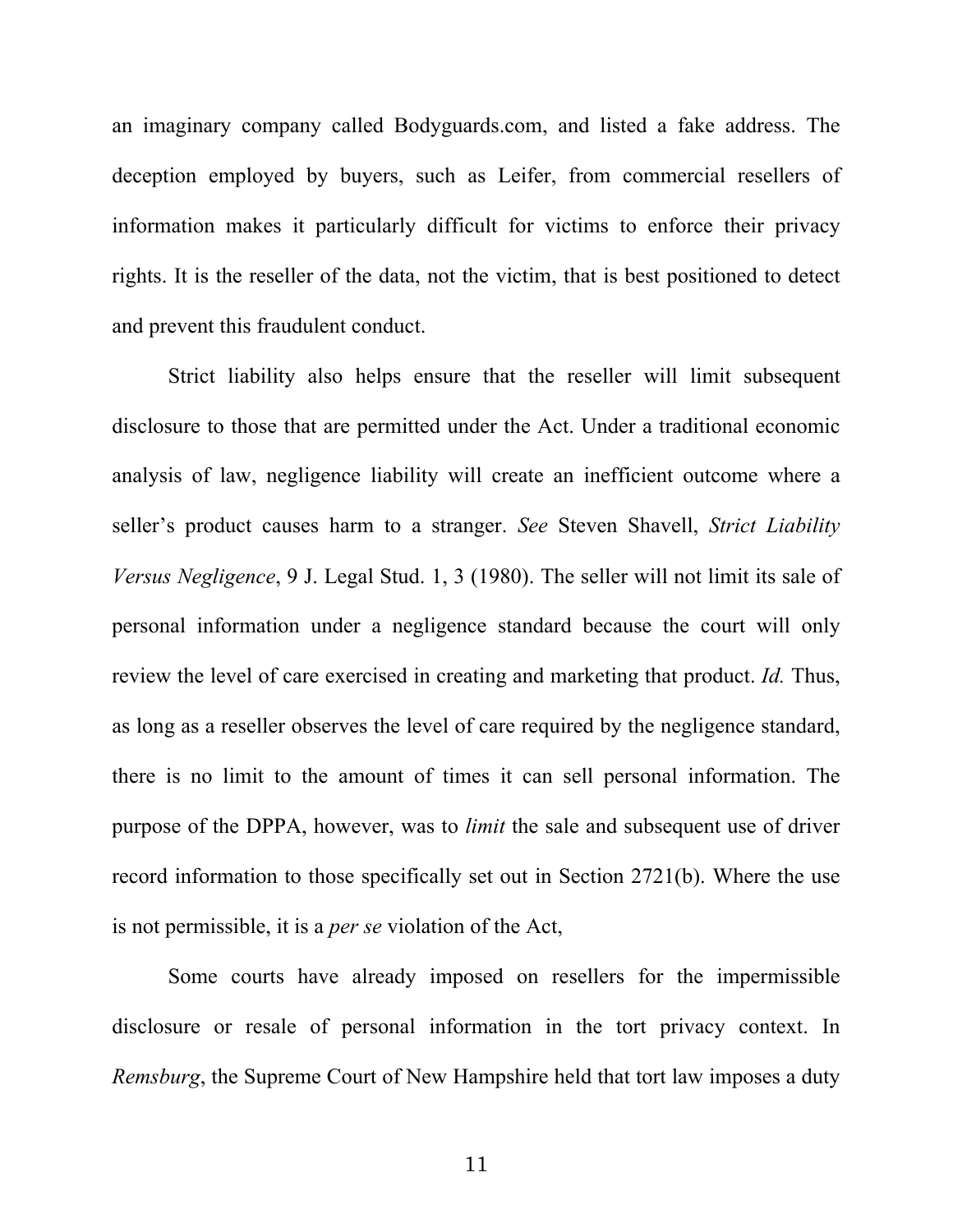on resellers to exercise reasonable care when disclosing personal information to third parties. 816 A.2d at 1008. This duty exists because the resale of personal information creates "an especial temptation and opportunity for criminal misconduct brought about by the defendant." *Id.* at 1007 (citation and quotation omitted). In particular, resale presents the risks of "stalking and identity theft." *Id.*  at 1008. By imposing liability on resellers, the court in *Remsburg* sought to provide some incentive for resellers to prevent harmful disclosures.

The United States Court for the District of Columbia Circuit considered a similar issue in *Schuchart v. La Tabema Del Albardero, Inc.*, 365 F.3d 33 (D.C. Cir. 2004), where customers sued a restaurant for disclosing personal financial information to their employer. The plaintiffs in *Schuchart* sought relief for intrusion upon seclusion, a privacy tort. *Id*. at 37. While the court could not conclusively answer the question of whether state tort law imposes liability on a third party for disclosure of personal information "limited to use for only certain purposes," the court noted that "the degree of protection afforded privacy interests … is a matter of public importance." *Id*. *Cf Berry v. Watchtower Bible & Tract Soc. of N.Y., Inc.,* 879 A.2d 1124, 1128-29 (N.H. 2005) (recognizing common law duty where defendant's actions "create an especial temptation and opportunity for criminal misconduct.").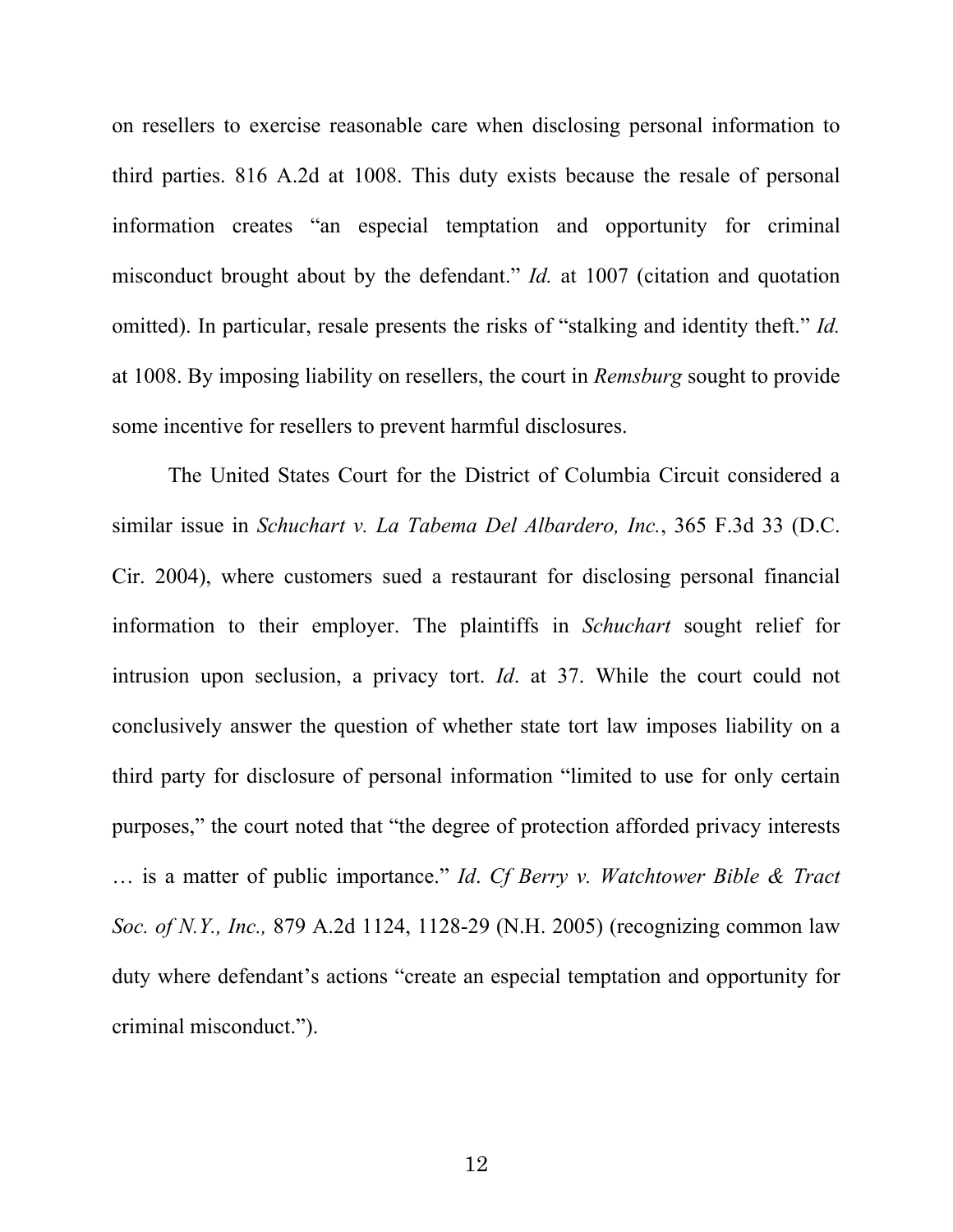Tort law may well establish a duty to safeguard personal information from misuse by others. But where Congress has passed a law to regulate the collection and use of personal information, there is no question that such a duty exists. Congress enacted the Drivers Privacy Protection Act specifically to prevent the misuse of information obtained by the state DMVs. Unlike the tort law at issue in *Schuchart*, the Act clearly provides for liability where a company sells information from a driver record that is subsequently used for an impermissible purpose. 18 U.S.C. § 2721(b).

## **III. Strict Liability is Necessary to Ensure That Resellers Take Precautions to Avoid Impermissible Uses**

The purpose of the Act is to prevent and limit misuse of driver records maintained by state departments of motor vehicles. To this end, the Act prohibits intentional use or disclosure of records, except for permitted uses. Authorized resellers can only disclose information from these records for a permissible use. Without this limitation on resale, the protections of the Act could be circumvented by third parties who obtain all driver records through resellers without limitations or liability. By imposing strict liability on resellers, the Act imposes an incentive on those companies to implement precautionary procedures to prevent abuse of driver records. Absent liability, resellers will have no reason to verify that buyers use their real identities or have adequate documentation of their permissible purpose.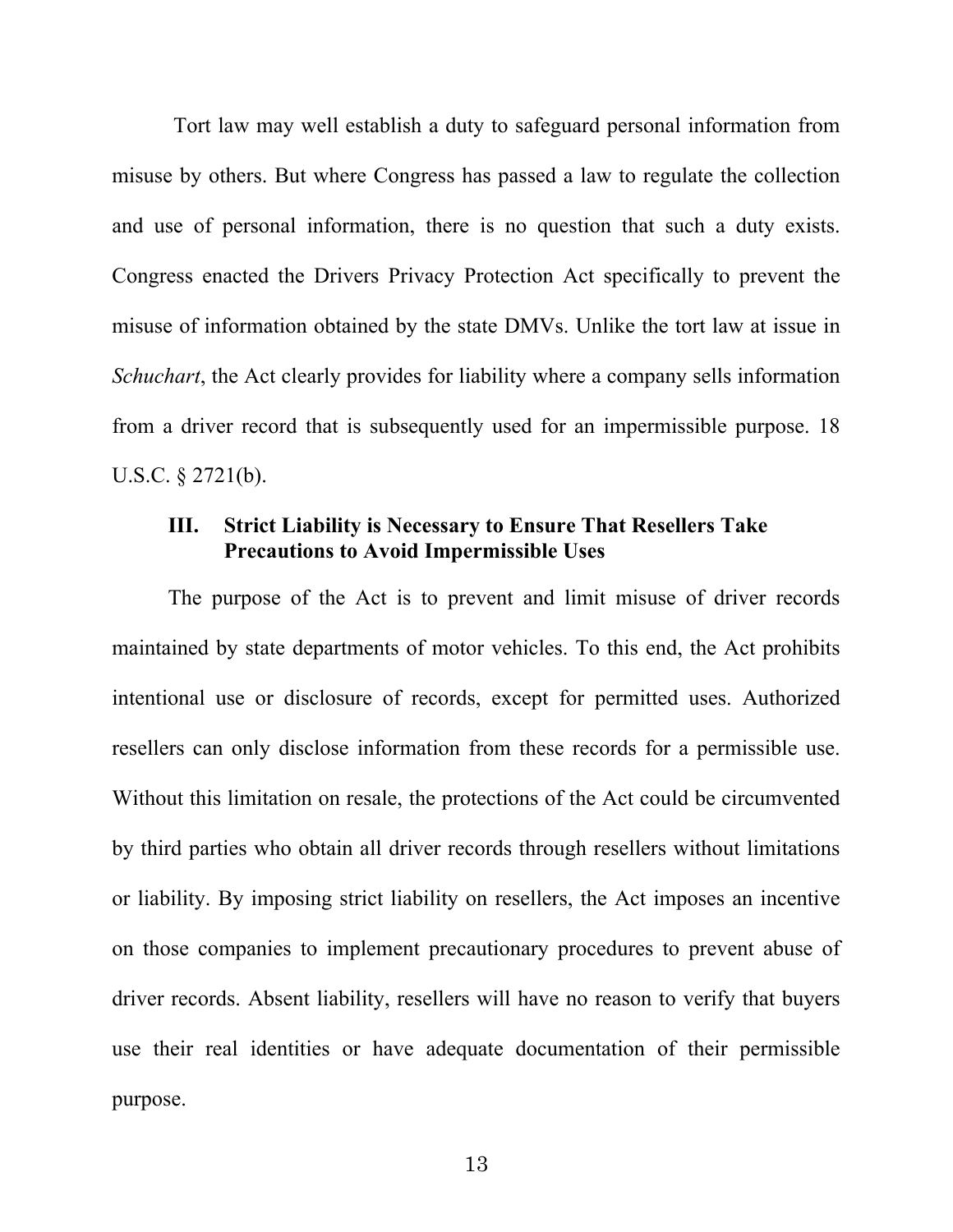Strict liability is necessary to ensure that the Act's prohibition on disclosure of personal information absent a permissible use. 18 U.S.C. § 2721. The provision allows recovery of actual, punitive, and liquidated damages (\$2,500) in addition to reasonable attorneys fees and other equitable relief. *Id*. 6 The purpose of this provision is twofold: to compensate individuals for the improper disclosure of their personal information, and to ensure compliance with the statutory protections.

Liability typically serves this dual purpose in civil law. In law and economic literature, liability has been analyzed both in the context of accidents<sup>7</sup> and in the context of sanctions. $8$  The Act liability mechanism can be justified similarly to

 $6$  The Act's civil damages provision is typical for a statutory privacy law. Such laws routinely establish liability for breaches or misuses of personal information. The Video Privacy Protection Act of 1988, 18 U.S.C. § 2710, the Electronic Communications Privacy Act of 1986, 18 U.S.C. §§ 2510-2522, the Cable Communications Policy Act of 1984, 47 U.S.C. § 521 et seq., the Telephone Consumer Protection Act of 1991, 47 U.S.C. § 227, the Right to Financial Privacy Act of 1974, 12 U.S.C. § 3401, and the Privacy Act of 1974, 5 U.S.C. § 552a, all provide for the recovery of civil damages (including liquidated damages) in case of a privacy violation.

<sup>7</sup> *See* Steven Shavell, *Liability for Accidents* (Handbook of Law and Economics, Vol. 1, A. Mitchell Polinsky and Steven Shavell, eds., Elsevier, 2007, 139-182); Richard Posner, *Economic Analysis of Law* (5th ed. 1998); Guido Calabresi & A.D. Melamed, *Property Rules, Liability Rules, and Inalienability: One View of the Cathedral*, 85 Harv. L. Rev. 1089 (1972); Guido Calabresi, *Concerning Cause and the Law of Torts* (1970).<br><sup>8</sup> *See Steven Shavell, The Theory of Public Enforcement of Law* 407 (Handbook of

Law and Economics, Vol. 1, A. Mitchell Polinsky and Steven Shavell, eds., Elsevier, 2007, 403-454).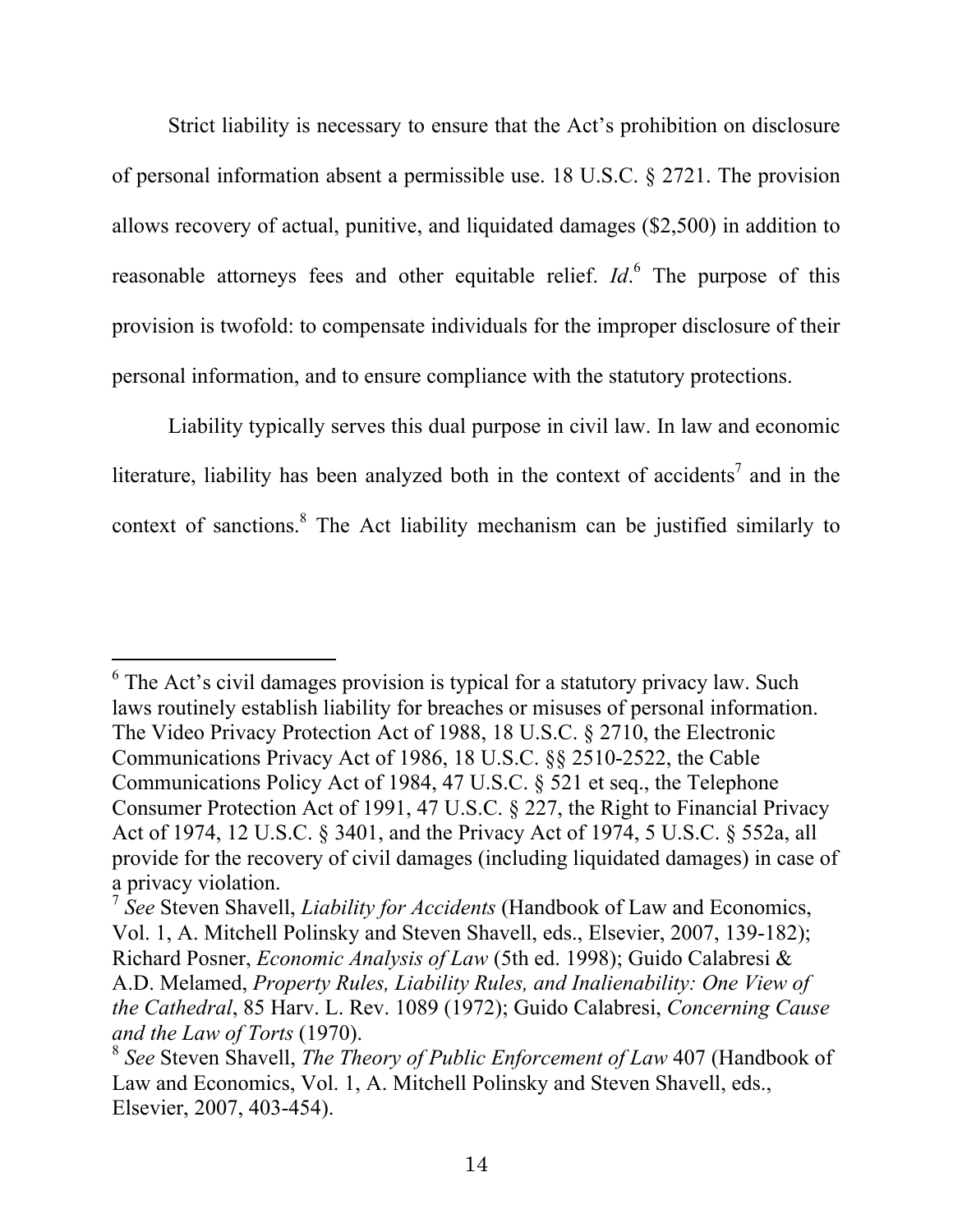other "accident" liability rules<sup>9</sup> because the party responsible for the misuse of records acts without the knowledge or consent of the individual whose record is disclosed.<sup>10</sup> *See* Shavell, *supra* note 7, at 143 (describing conditions for the economic analysis of liability incentives).

There has long been a consensus among legal scholars that such liability is necessary to protect privacy rights. As Warren and Brandeis explained in the famous law review article establishing the right to privacy, privacy violations give rise to liability even where "[p]ersonal ill-will is not an ingredient."

The invasion of the privacy that is to be protected is equally complete and equally injurious, whether the motives by which the speaker or writer was actuated are, taken by themselves, culpable or not .... Viewed as a wrong to the individual, this rule is the same pervading the whole law of torts, by which one is held responsible for his intentional acts, even though they are committed with no sinister intent … it is the same principle adopted in a large category of statutory offenses.

Samuel Warren & Louis Brandeis, *The Right to Privacy*, 4 Harv. L. Rev. 193, 218-

19 (1890).

 <sup>9</sup> Alternatively, the civil liability provisions in the Act can be viewed as a kind of monetary sanction, imposed by the Government through direct or private action. *See* Shavell, *supra* note 7, at 407. Though, even if interpreted as a sanction, the ultimate goal of the provision is still to deter harmful behavior (improper disclosure and use of driver records). The damages award should be interpreted in such a way as to meaningfully limit misuse of personal information. *Id.* at 435.<br><sup>10</sup> An accident is considered "unilateral" when "only injurers can influence risks." Shavell, *supra*, note 7 at 143. It is easier to measure the predicted effect of liability in case of a unilateral accident because the liable party's actions alone contribute to the harmful outcome. *Id.*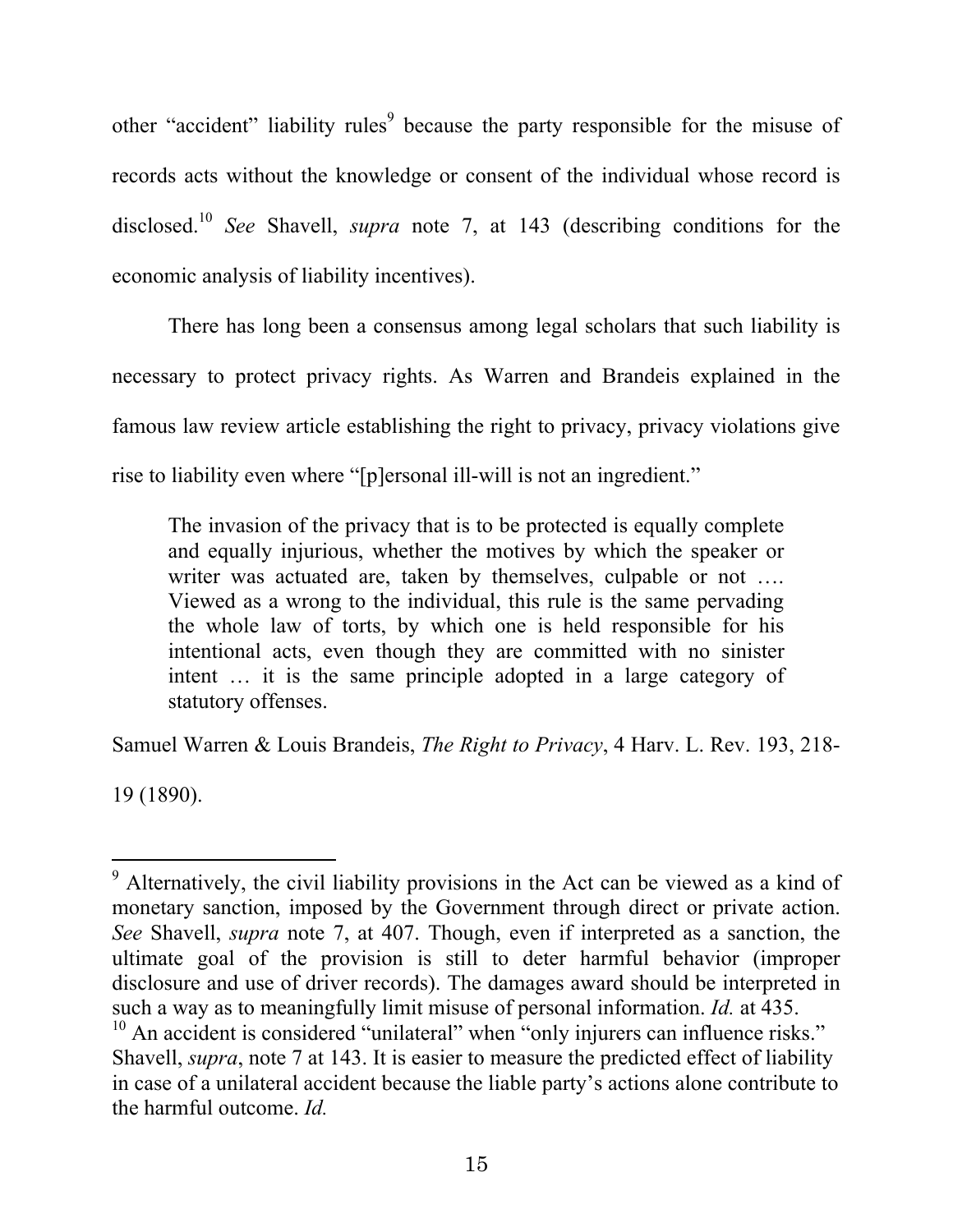As Professor Alessandro Acquisti has more recently described, rules that impose liability on a party responsible for a breach or misuse of personal information ("ex post liability rules") serve "as a deterrent for firms by raising their expected costs of engaging in some harmful activity and compensating injured parties for their loss." Alessandro Acquisti & Sasha Romanosky, *Privacy Costs and Personal Data Protection: Economic and Legal Perspectives*, 24 Berkeley Tech. L. J. 1061, 1072 (2009). In this way, privacy laws provide "a legal device that enables victims to sue for damages, forcing firms to internalize part of the harm they cause." *Id.* at 1068.

Imposing liability on resellers promotes economic efficiency. The relationship between individuals and resellers, such as Docusearch, is plagued by information asymmetries. *See Understanding Consumer Attitudes About Privacy: Hearing Before the Subcomm. on Commerce, Manufacturing, and Trade of the House Comm. on Energy and Commerce* (Oct. 13, 2011) (testimony of Prof. Alessandro Acquisti).<sup>11</sup> Compared to individuals, who have no control over their driver records, resellers are in a better position to control the subsequent use of the personal data in their possession according to DPPA restrictions. Because resellers control the flow of this information, they are the "least cost avoider"—the party

 <sup>11</sup> *Available at*

http://republicans.energycommerce.house.gov/Media/file/Hearings/CMT/101311/ Acquisti.pdf.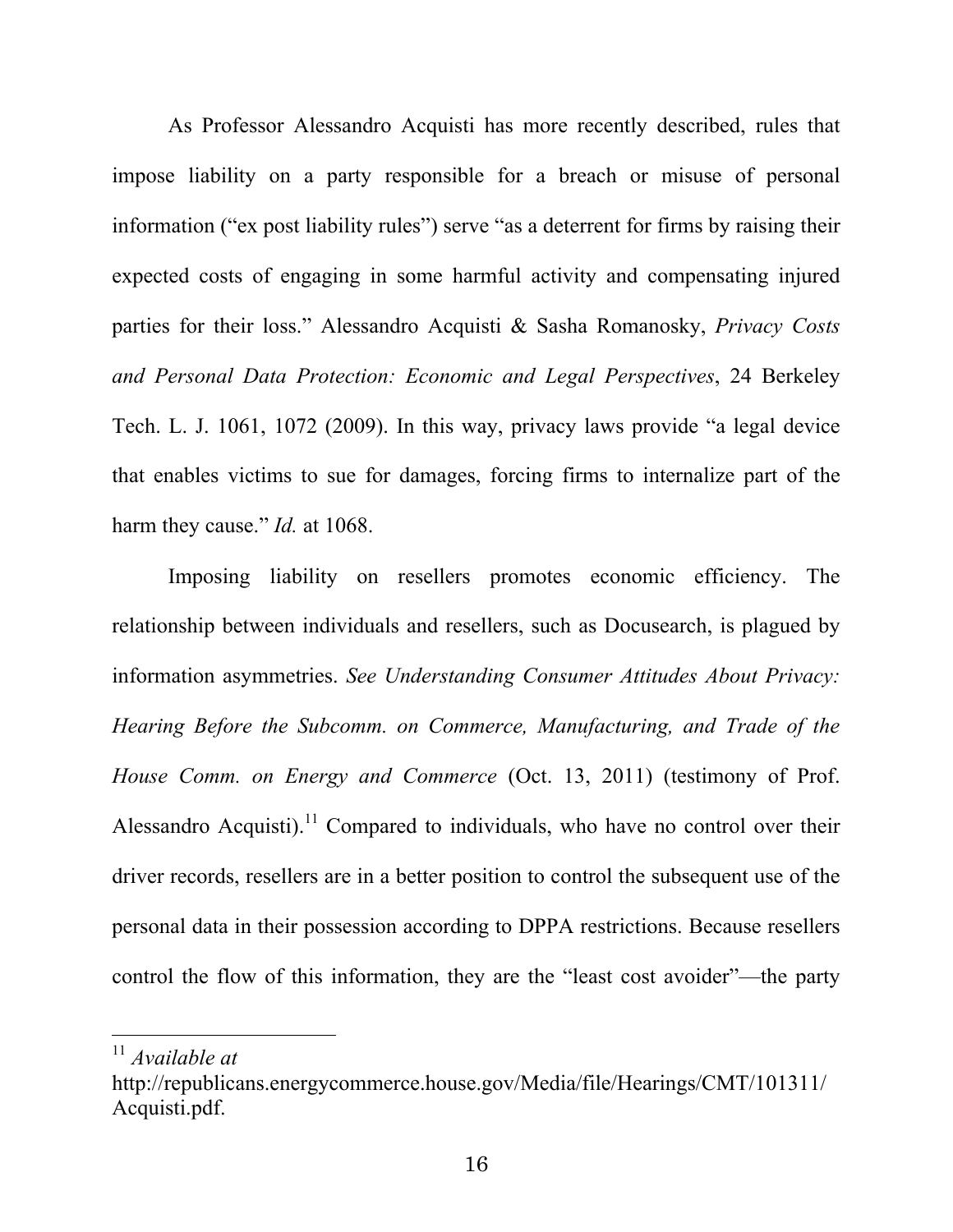who can more efficiently take preventative measures to avoid misuse. *See* Guido Calabresi, *The Cost of Accidents: A Legal and Economic Analysis* 136-38 (1970) (applying the least cost avoider to a typical car accident scenario). Liability rules that hold a least cost avoider responsible allocate rights and responsibilities such that individual data is protected and statutory violations are avoided.

State departments of motor vehicles recognize the threat of downstream resale and misuse of sensitive driver records. The New York DMV, for example, requires that any person applying for records certify their DPPA permissible use, and agree to indemnify and otherwise defend damages for "negligent, improper or unauthorized use or dissemination of the information provided by the DMV." N.Y. State DMV, *Instructions for Requesting DMV Record Information Using Form MV-15* (Dec. 2010).<sup>12</sup> Therefore "negligent disclosure" is clearly contemplated by any person (including a reseller) who requests records from NY and other state DMVs. Given the legally acknowledged sensitive nature of driver records, the requisite level of care in "disseminating" personal information should be higher. As Professor Citron has explained, data breaches and other inadvertant disclosures of personal information should be analyzed under the same strict liability standards as those governing hazardous materials. *See* Danielle Keats Citron, *Mainstreaming Privacy Torts*, 98 Cal. L. Rev. 1805, 1844-48 (2010). Congress recognized in the

 <sup>12</sup> *Available at* http://www.dmv.ny.gov/forms/mv15.pdf.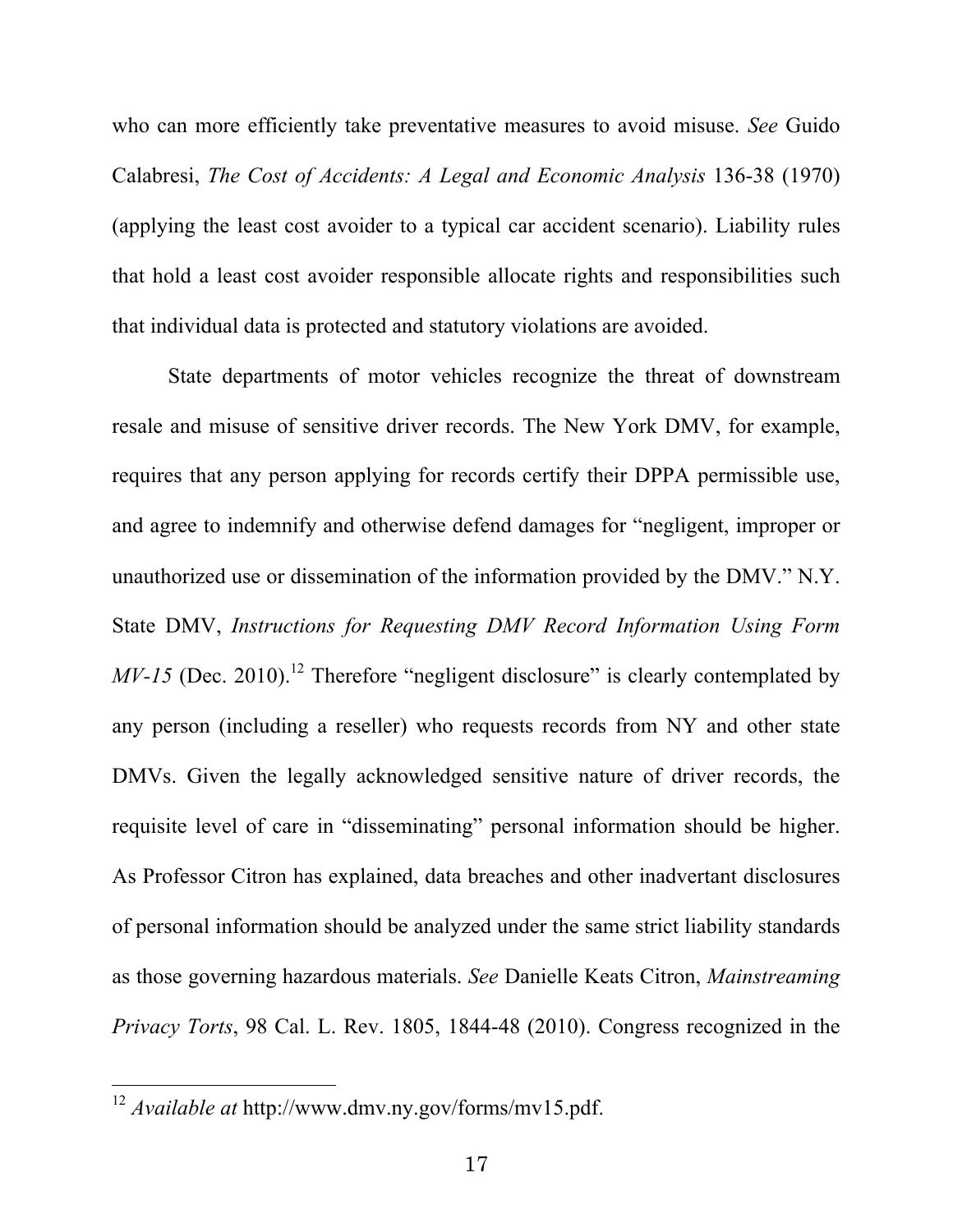DPPA that the personal information contained in driver records is equally hazardous because it can be used to cause great harm, and resellers should be strictly liable for that harm as Professor Citron suggests.

Even Docusearch acknowledges the signficant risk in the resale of drivers records information and the fiduciary obligation to safeguard this data. According to Docusearch website, $^{13}$  most online companies offering "license plate lookups" "are scams!" But licensed private investigators, such as Docusearch, "are controlled by state regulatory agencies and are held to a high standard." WebScams.org, *Who Offers License Plate Lookups?* (June 8, 2012).<sup>14</sup> The site goes on to explain that websites offering "instant results" to reverse license plate requests are not legitimate because "only licensed investigators have access" and are "computer connected to the state DMV's [sic] in 26 states, and growing." WebScams.org, *Reverse Plate "Instant Results" Claims Debunked* (June 8,  $2012$ ).<sup>15</sup>

Holding resellers strictly liable under the DPPA for impermissible uses of the personal information they sell will ensure that reseller internalize the costs of privacy violations. Strict liability also gives a measure of control back to the

 <sup>13</sup> *See* WebScams.org, *Disclosure Statement* (June 8, 2012), http://www.webscams.org/disclosure-statement/.

<sup>&</sup>lt;sup>14</sup> http://www.webscams.org/who-offers-license-plate-lookups/.

<sup>15</sup> http://www.webscams.org/instant-results-claims-debunked/.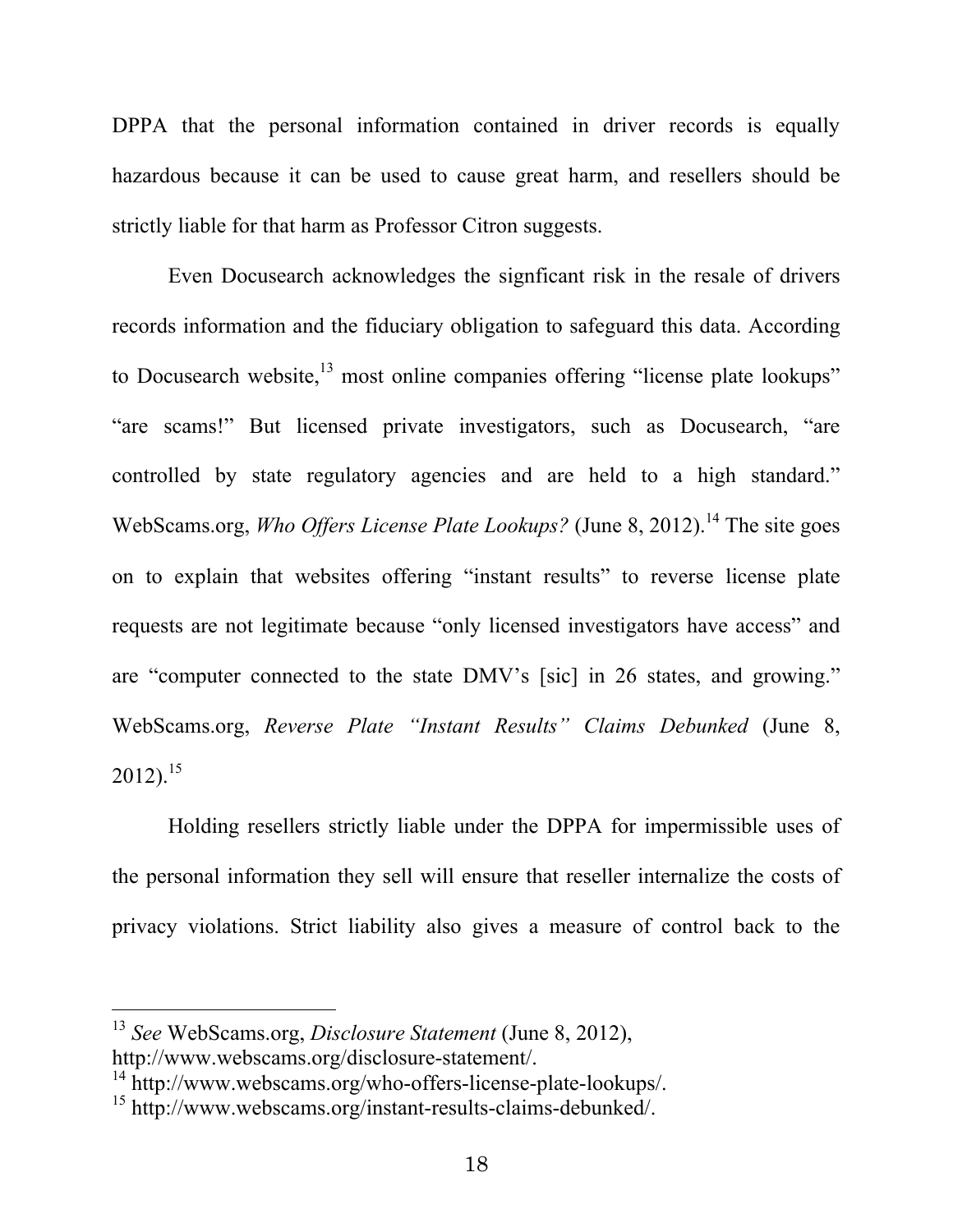individuals whose information is being exploited and ensure that privacy harms are adequately compensated.

Resellers of personal information obtained from state record systems, subject to federal privacy law should not obtain the commercial beneft of selling someone else's personal information without also bearing the burden for the impermissible use of the product they are selling.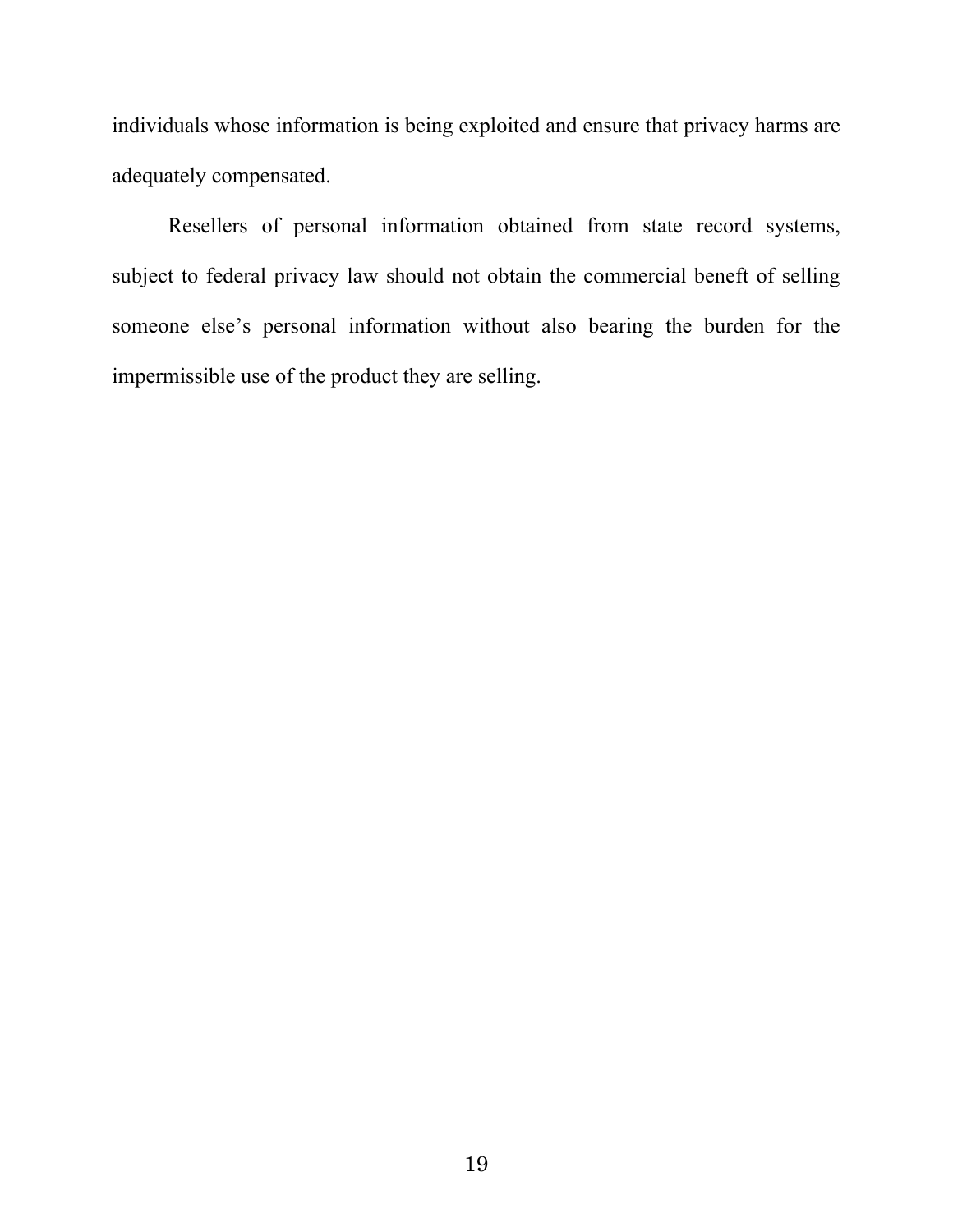# **CONCLUSION**

*Amicus Curiae* Electronic Privacy Information Center respectfully requests

this Court to grant Appellant's motion to reverse the decision of the lower court.

Respectfully submitted,

 $/s/$ 

Marc Rotenberg Counsel of Record Alan Butler David Jacobs Electronic Privacy Information Center (EPIC) 1718 Connecticut Ave. NW, Suite 200 Washington, DC 20009 (202) 483-1140

June 15, 2012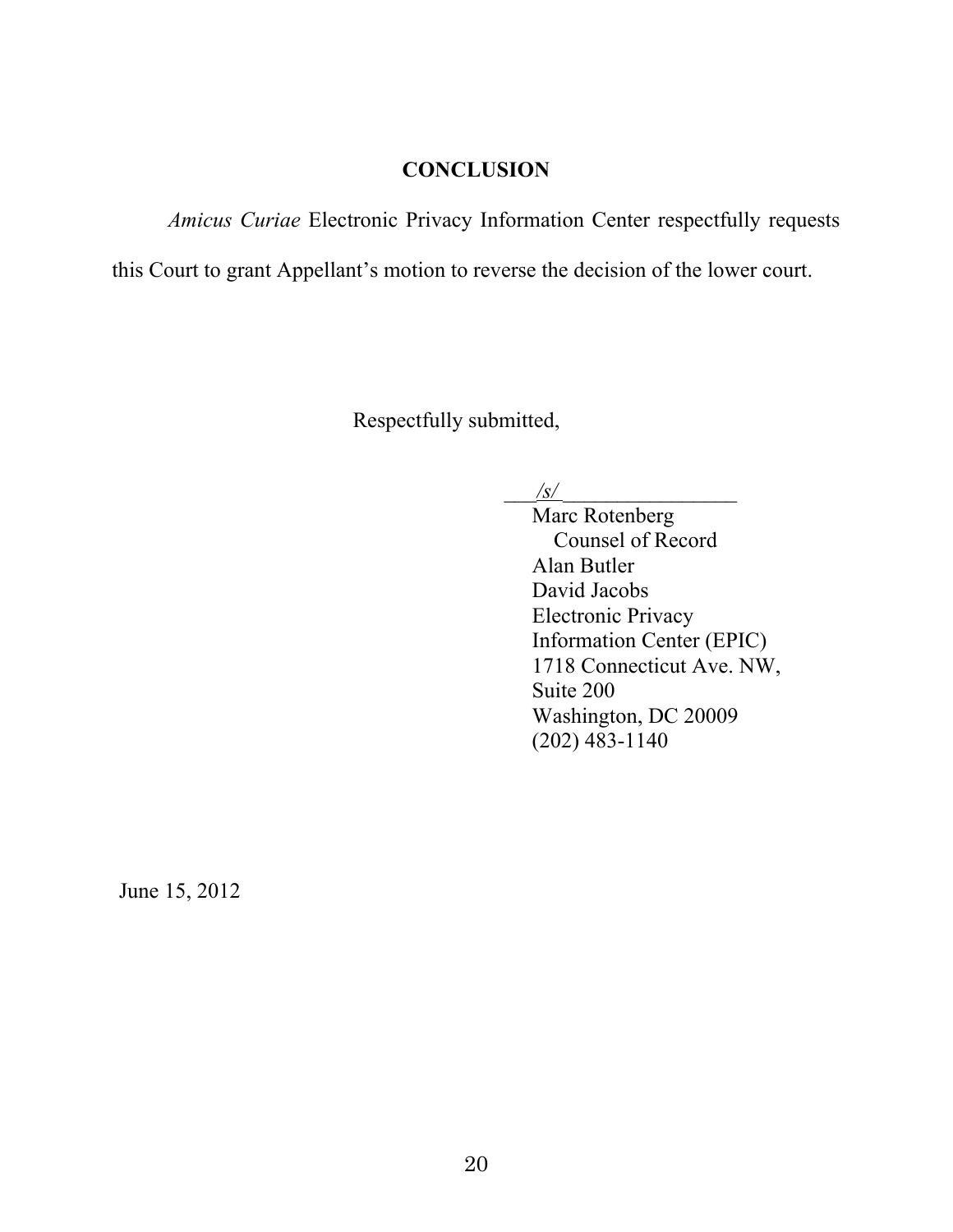#### **CERTIFICATE OF COMPLIANCE**

This brief complies with the type-volume limitation of 7,000 words of Fed. R. App. P. 29(d) and Fed. R. App. P. 32(B)(i). This brief contains 4,516 words, excluding the parts of the brief exempted by Fed. R. App. P.  $32(a)(7)(B)(iii)$ . This brief complies with the typeface requirements of Fed. R. App. P. 32(a)(5) and the type style requirements of Fed. R. App. P. 32(a)(6) because this brief has been prepared in a proportionally spaced typeface using Microsoft Office Word Mac in 14 point Times New Roman style.

Dated: June 15, 2012

 $\frac{1}{s}$ 

Marc Rotenberg Counsel of Record Alan Butler David Jacobs Electronic Privacy Information Center (EPIC) 1718 Connecticut Ave. NW, Suite 200 Washington, DC 20009 (202) 483-1140